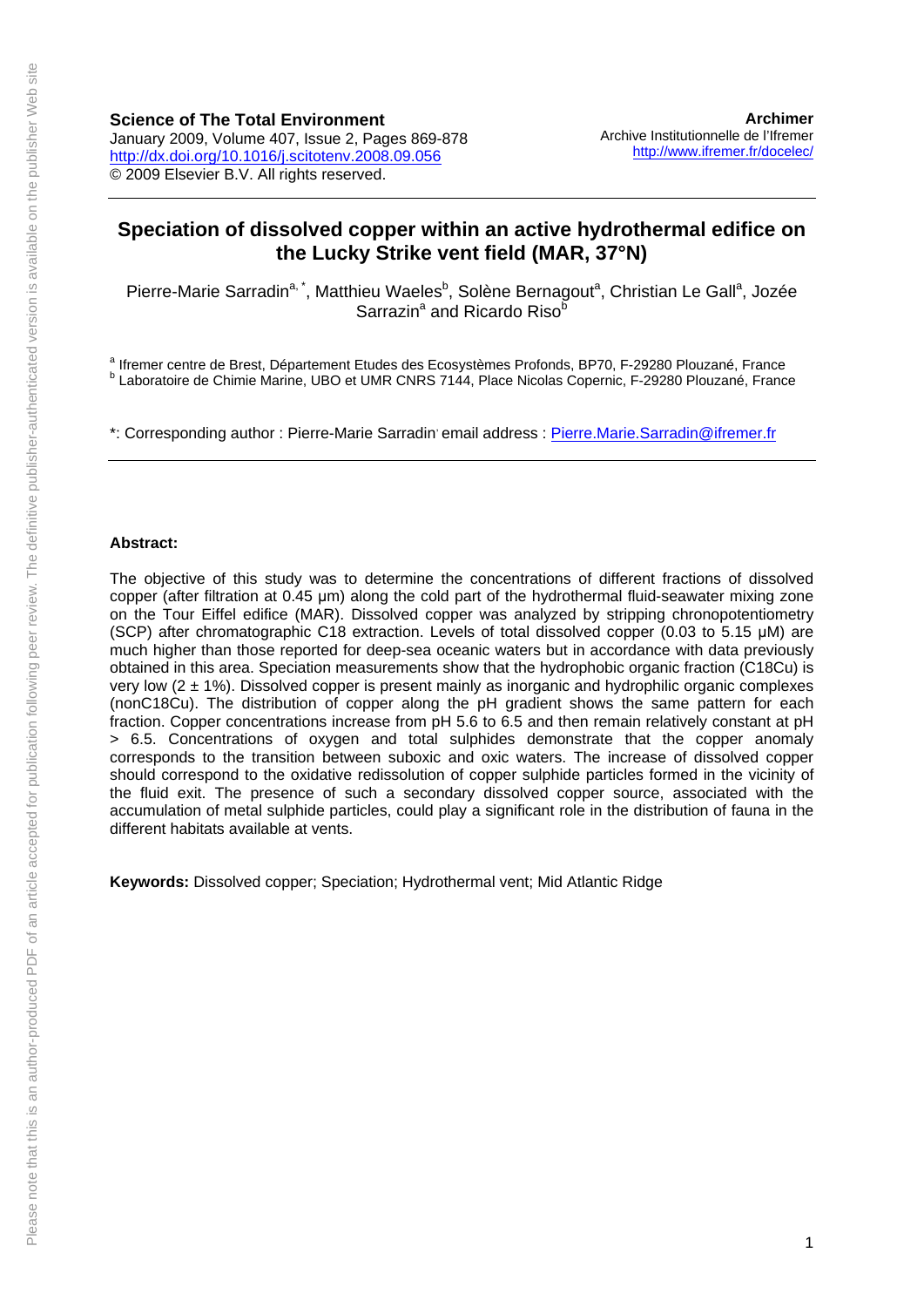## **1. Introduction**

 The circulation of seawater through fractured rocks at mid oceanic ridges produces important exchanges between lithosphere and hydrosphere. The resulting hydrothermal vents provide hot, reduced and acidic fluids which contain high amounts of various mineral compounds, including hydrogen sulphide, methane, carbon dioxide and many metals such as iron, manganese and copper, (Von Damm et al., 1998; Charlou et al., 2000; Douville et al., 2002). The peculiar and highly productive dense fauna encountered close to hydrothermal vents is not dependant on photosynthesis but rely on microbial chemosynthetic primary producers using reduced chemicals present in the hydrothermal fluid (Childress and Fisher, 1992). Hydrothermal vent fauna is periodically bathed within a variable mixture of hydrothermal fluid and seawater. This environment is chemically highly reactive with the coexistence of oxidized and reduced chemical species (Luther et al., 2001). Steep temperature and chemical gradients are encountered produced by the turbulent mixing of the hot fluid and the cold seawater (Le Bris et al., 2006). The hydrothermal fluid provides to the vent fauna at the same time the necessary energy sources such as methane and hydrogen sulphide (Urcuyo et al., 2003), but also potential stressors or "toxic" compounds such as heavy metals (Douville et al., 2002; Sarradin et al., 2008), high temperature (Shillito et al., in press) or radionuclides. The understanding of the chemical and biological processes controlling the composition of this mixing zone is a necessary step in the study of the functioning of the whole ecosystem (Sarrazin et al., 2006b). The study of trace metals along the hydrothermal fluid-seawater mixing zone is of highly importance because some of these elements and particularly copper can be both essential and toxic for many biological species (Cosson and Vivier, 1997). Mytilids mussels, as well as clams and vestimentiferan tube worms, living in the vent environment accumulate large amounts of metals with surprisingly no evident deleterious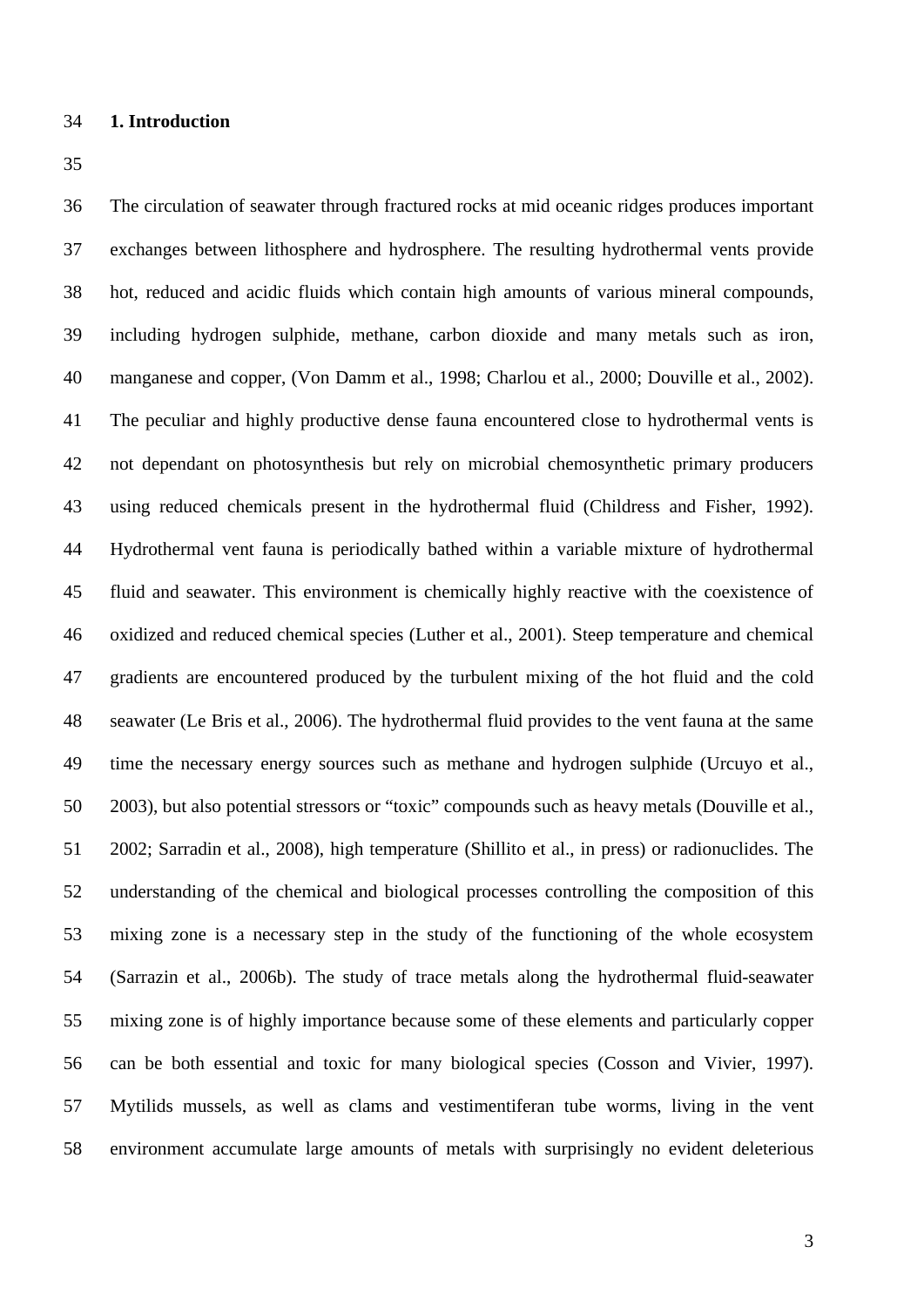effects (Geret et al. 1998, Ruelas-Inzunza et al. 2003 and 2005, Cosson and Vivier 1997, Cosson et al., 2008). To cope with their harmful environment, they have developed efficient mechanisms against the toxicity of heavy metals including their intracellular sequestration as non toxic granules, or the production of metallothioneins and antioxidants (Cosson and Vivier, 1997; Bebianno et al., 2005).

 Studies exploring the behaviours of metals after their emission in the hydrothermal fluid were mainly focussed on the plume (Trefry and Trocine, 1985; Feely et al., 1990 and 1994; James and Elderfield, 1996). A few authors have started to describe the characteristics of total metal concentrations in the habitats of the hydrothermal fauna (Sarradin et al., 1999; Desbruyères et al., 2001; Geret et al., 2002; Di Meo-Savoie et al., 2004). The main observations arising from these papers presenting concentrations of total metals are the enrichment of this part of the mixing zone accounting for the hydrothermal input and the large variability in the obtained data. However, studies on speciation are necessary to improve our knowledge on metal behaviour and availability in hydrothermal environments. First trials were done on a 2-µm fractionation for Cu, Zn, Cd and Pb in hydrothermal water samples from the EPR (Sarradin et 74 al., 2008). In particular, the results showed that particulate ( $> 2 \mu m$ ) and dissolved ( $< 2 \mu m$ ) Cu were not following a conservative behaviour during the mixing of hydrothermal fluid and seawater.

 In natural waters, copper coexists under different chemical species such as free hydrated 78 cations  $[Cu(H<sub>2</sub>O)<sub>6</sub>]<sup>2+</sup>$ , as well as inorganic complexes (CuOH, CuCO<sub>3</sub>...) and organic complexes (CuL). Recently, Sander et al. (2007) reported for the first time the important role of organic ligands to control the copper speciation in hydrothermal systems. However, the exact nature and evolution of the various copper species along the hydrothermal fluid-seawater mixing zone are still unknown.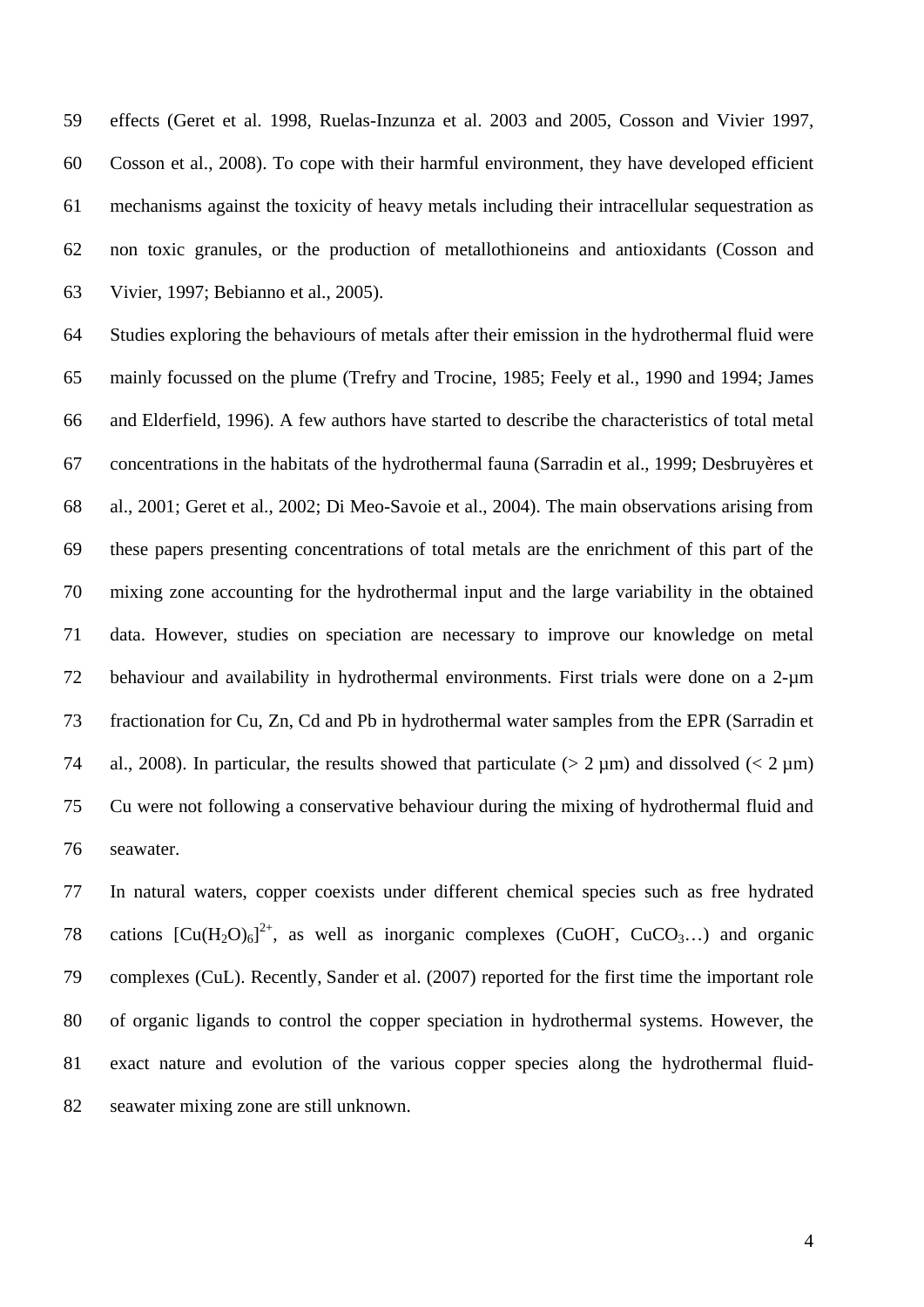The study reported here was carried out in the Tour Eiffel hydrothermal edifice located on the 84 Lucky Strike field on the Mid Atlantic Ridge. Dissolved copper (not retained on a 0.45 µm filter) was analyzed by stripping chronopotentiometry (SCP) after solid-liquid 86 chromatographic  $C_{18}$  extraction (Mills and Quinn, 1981). From this extraction, two fractions 87 are obtained: (i) the non-polar hydrophobic organic one  $(C_{18}Cu)$  is a subset of the organically- complexed pool and may greatly affect the metal bioavailability (Elbaz-Poulichet et al., 1994); (ii) the second fraction consists of inorganic and hydrophilic organic complexes 90 (non $C_{18}Cu$ ). It is worth noting that the  $C_{18}$  method has been extensively used for studies on estuarine, coastal and oceanic waters (e.g. Mills and Quinn, 1981; Paulson et al., 1994; Elbaz- Poulichet et al., 1994; Yoon et al., 1999; El Sayed and Aminot, 2000; Waeles et al., 2004 and 2005) but has never been implemented for hydrothermal systems. Our aim was thus to determine the concentrations of not retained copper and of its various species on an active hydrothermal edifice and also to investigate their changes along the cold part of the hydrothermal fluid-seawater mixing zone.

### **2. Material and methods**

*2.1 study area*

 This study was conducted during the MoMARETO cruise (Sarrazin et al., 2006) held on the French oceanographic vessel "Pourquoi pas?" with the ROV Victor 6000 in 2006. It focussed on the active hydrothermal edifice Tour Eiffel within the Lucky Strike vent field (37°17,29' N, 32°16,45' W) on the Mid Atlantic Ridge (Figure 1). Lucky Strike is one of the largest known active hydrothermal vent fields. The vent sites are distributed around a large lava lake at depths varying from 1650 to 1750 m (Fouquet et al., 1995). Faunal communities are dominated by extensive mussel beds of *Bathymodiolus azoricus* partially covered by visible microbial mats. The vicinity of active high-temperature chimneys, flanges and cracks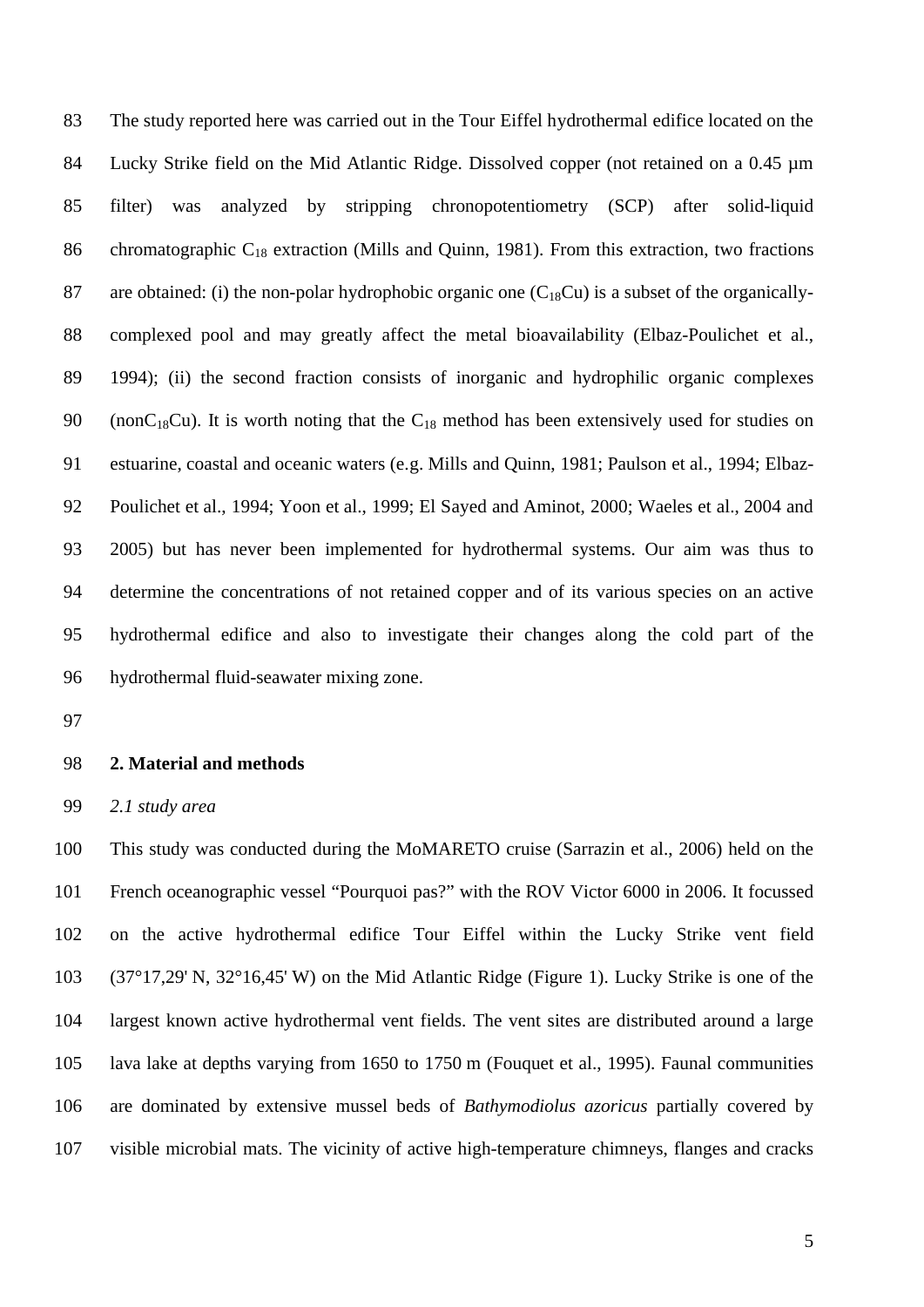are colonized by shrimp assemblages (Desbruyères et al., 2001). On the Tour Eiffel edifice, 4 or 5 chimneys are venting a hot fluid with a temperature of up to 325°C, concentrations of Fe 110 ranging from 595 to 704  $\mu$ M and H<sub>2</sub>S concentrations of 2100-2500  $\mu$ M (Charlou et al., 2000). Twelve sampling units were chosen on different sides and at different altitudes on the 11-m tall sulphide edifice in order to have a representative overview of the chemical conditions over the faunal assemblages (Figure 2).

## *2.2 Sampling and sample treatment*

 Forty two water samples were collected on the 12 sampling units (2-5 samples per station; Figure 2) using the "PEPITO" sampler of the ROV Victor 6000. PEPITO is a new water sampling device qualified up to 6000 m depth (Sarradin et al., 2007). It can collect up to 23 water samples in 200 mL titanium/PEEK bottles. All the materials used for the transfer or storage of the samples are chemically inert (PEEK, Titanium, Viton). The manifold is designed to minimize contamination between samples with very low dead volumes. The 122 samples were pumped using a titanium-Tygon inlet associated to the ROV temperature probe. Immediately after the recovery of the ROV, the sampling bottles were carried out to the chemical lab of the oceanographic vessel (clean lab, P 100 000; ISO8). pH measurements were performed on a subsample using a Metrohm® pH-meter with a combined pH electrode 126 (Ingold®) for sulphide rich medium (precision  $\pm$  0.01). Measurements were made at 25 °C 127 after calibration with NBS buffers (pH 4 and 7). Sample temperatures were derived from the data recorded by the temperature probe associated with the sample inlet. The seawater samples were passed through a 0.45-µm-Millipore®-HATF filter. Dissolved copper in this paper is the operationally (by filter pore size) defined fraction <0.45 µm. A 50-mL aliquot of the filtrate was acidified at pH 2, then stored in Nalgene HDPE bottles at ambient temperature until further analysis of the total dissolved copper (TDCu). Another 100 mL aliquot,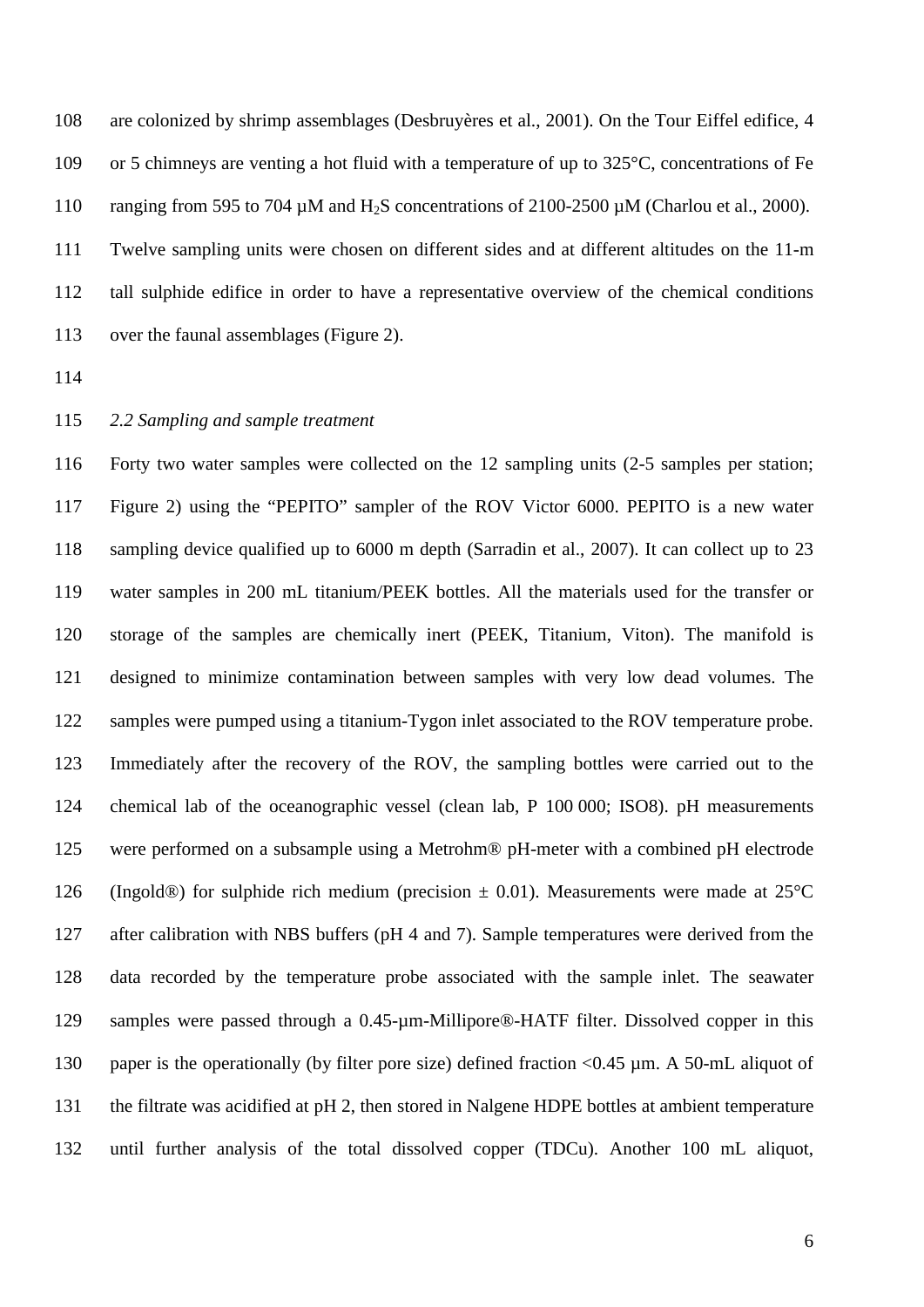133 maintained at seawater pH, was stored at -20°C in Nalgene HDPE bottles. The separation and 134 the quantification of the hydrophobic organic copper complexes  $(C_{18}Cu)$ , and the inorganic 135 and hydrophilic organic complexes (non $C_{18}Cu$ ) were performed on shore.

 Filtrations, C18 extractions and analyses were carried out in class-100 laminar flow hood- equipped laboratories. Prior to use, all the items employed for sampling, filtration and storage were washed several times with diluted hydrochloric acid (pH 2, HCl suprapur®, Merck) and then rinsed with Milli-Q RG® water. The filters were soaked in diluted hydrochloric acid (pH 140 2) for 2 month before the cruise.

 At each sampling site, in-situ measurements of total sulphide were realized using a new chemical analyzer described in Vuillemin et al. (2007 and submitted). The concentrations of dissolved oxygen and temperature were recorded using an autonomous Optode Aanderaa 3830 (Tengberg et al., 2006).

## *2.3 Separation and analyses of the various copper chemical species*

147 Because conventional  $C_{18}$  silica columns are subjected to polar interactions associated with 148 the surface free silanol groups, endcapped  $C_{18}$  columns recently developed by Interchrom<sup>®</sup> (C<sub>18</sub>-S-200LRC) for solid-liquid chromatography were selected in order to obtain the non- polar organic fraction with a better accuracy. The protocol used was the one described by 151 Mills and Quinn (1981). The  $C_{18}$  column was first washed by passing successively 10 mL of 152 methanol (G Chromasolv<sup>®</sup>, Sigma-Aldrich), 10 mL of HCl  $3.10^{-2}$  M (Suprapur<sup>®</sup>, Merck), 10 mL of methanol and finally 20 mL of Milli-Q water. Then, 30 mL of the sample were 154 percolated through the column at a flow rate of 10 mL min<sup>-1</sup>. Elution was achieved by passing 6 mL of a methanol/Milli Q water mixture (v/v 1:1). The resulting eluate was completed to 156 30 mL with acidified water at pH 2. The eluted fraction contained the  $C_{18}Cu$  species, i.e. the Cu complexed with non polar hydrophobic ligands which includes colloidal Cu ( Paulson et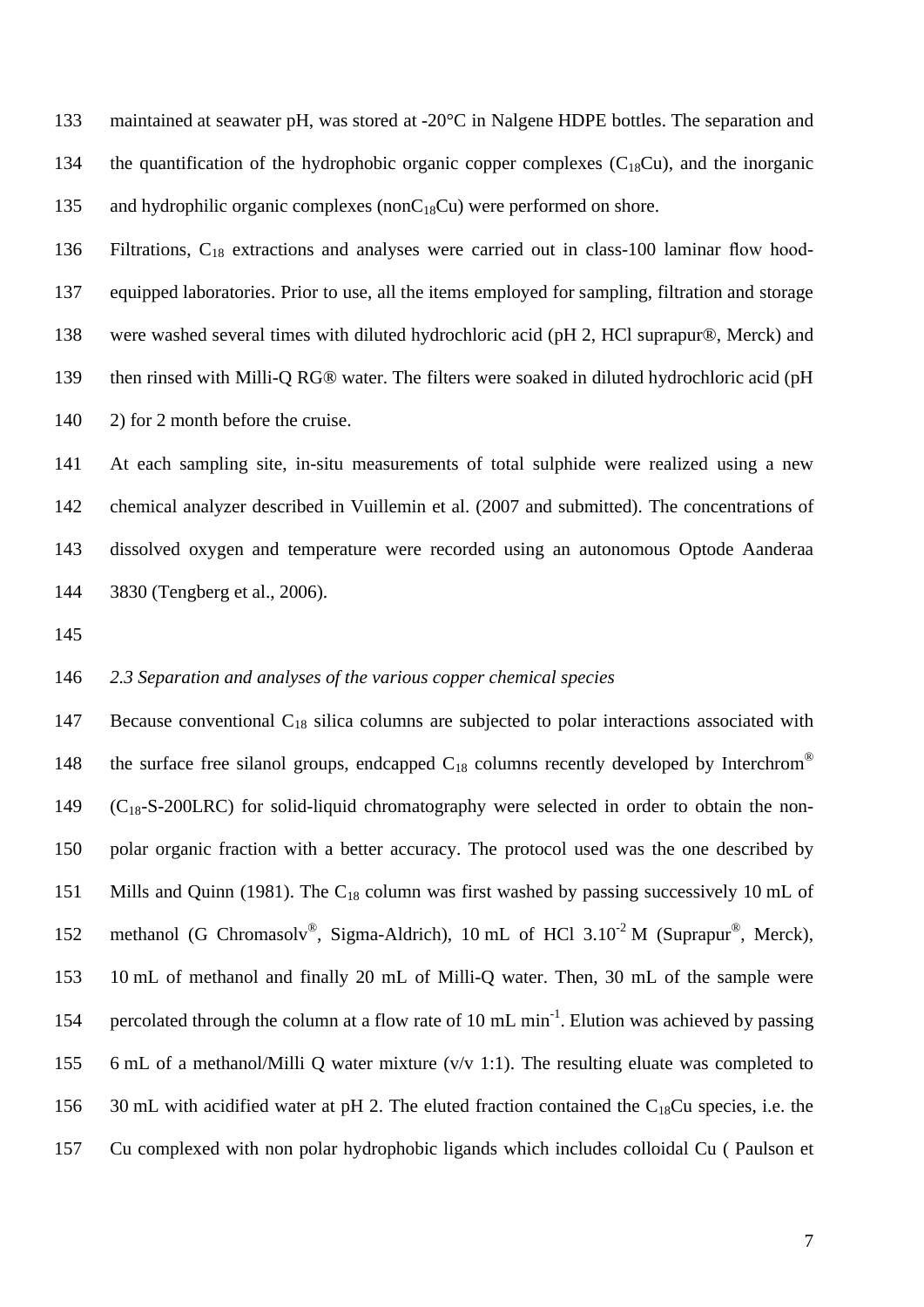158 al. 1994). The non $C_{18}Cu$  species were in the unretained fraction and consist of inorganic 159 copper (eg  $Cu^{2+}$ , CuOH, CuCO<sub>3</sub>...) and Cu associated with some non colloidal hydrophilic 160 organic complexes.

161 Recovery tests of the endcapped columns have been conducted on a coastal seawater sample 162 (n=5). The results gave a recovery of  $101\pm12\%$ . 26 $\pm$ 5 % of copper was retained on the C<sub>18</sub> 163 column whereas  $75\pm7\%$  of copper was not retained. Column blanks were prepared by passing 164 100 mL Milli- $Q^{\circledast}$  water on the C<sub>18</sub> column under the same conditions as for samples. The 165 results obtained for the C<sub>18</sub>Cu and the nonC<sub>18</sub>Cu fractions were 0.24  $\pm$  0.16 nM (n = 3) and 166 0.20  $\pm$  0.11 nM (n = 3), respectively. In addition, the concentration of dissolved copper in pH 167 2-acidified Milli-O<sup>®</sup> water was  $0.17 \pm 0.10$  nM (n = 3). Comparison with this "reference" 168 value showed that the blank ones fell in the same range; thus, no additional contamination 169 was observed from the  $C_{18}$  extraction. Extraction reproducibility was assessed on a coastal 170 seawater sample. Under the same conditions the C<sub>18</sub>Cu forms account for  $26 \pm 5\%$  (n = 5) and 171 the nonC<sub>18</sub>Cu forms account for  $75 \pm 7\%$  (n = 5).

172 The various copper species (TDCu,  $C_{18}$ Cu and non $C_{18}$ Cu) were measured by stripping chronopotentiometry (SCP) with a gold electrode using the standard method. This method was developed in the lab (Riso et al., 1997a) and has been commonly used in estuarine and coastal waters (Waeles et al., 2004 and 2005). This method is very appropriate for total dissolved copper quantification in organic matter-rich seawater samples since it requires no preatreatment by UV irradiation. The reproducibility is 2% and the detection limit 0.17 nM (Riso et al., 1997a and 1997b). The results obtained for the analysis of copper in certified seawater samples are presented in Table 1.

180

#### 181 **3. Results and discussion**

182 *3.1 Temperature, pH and total dissolved copper*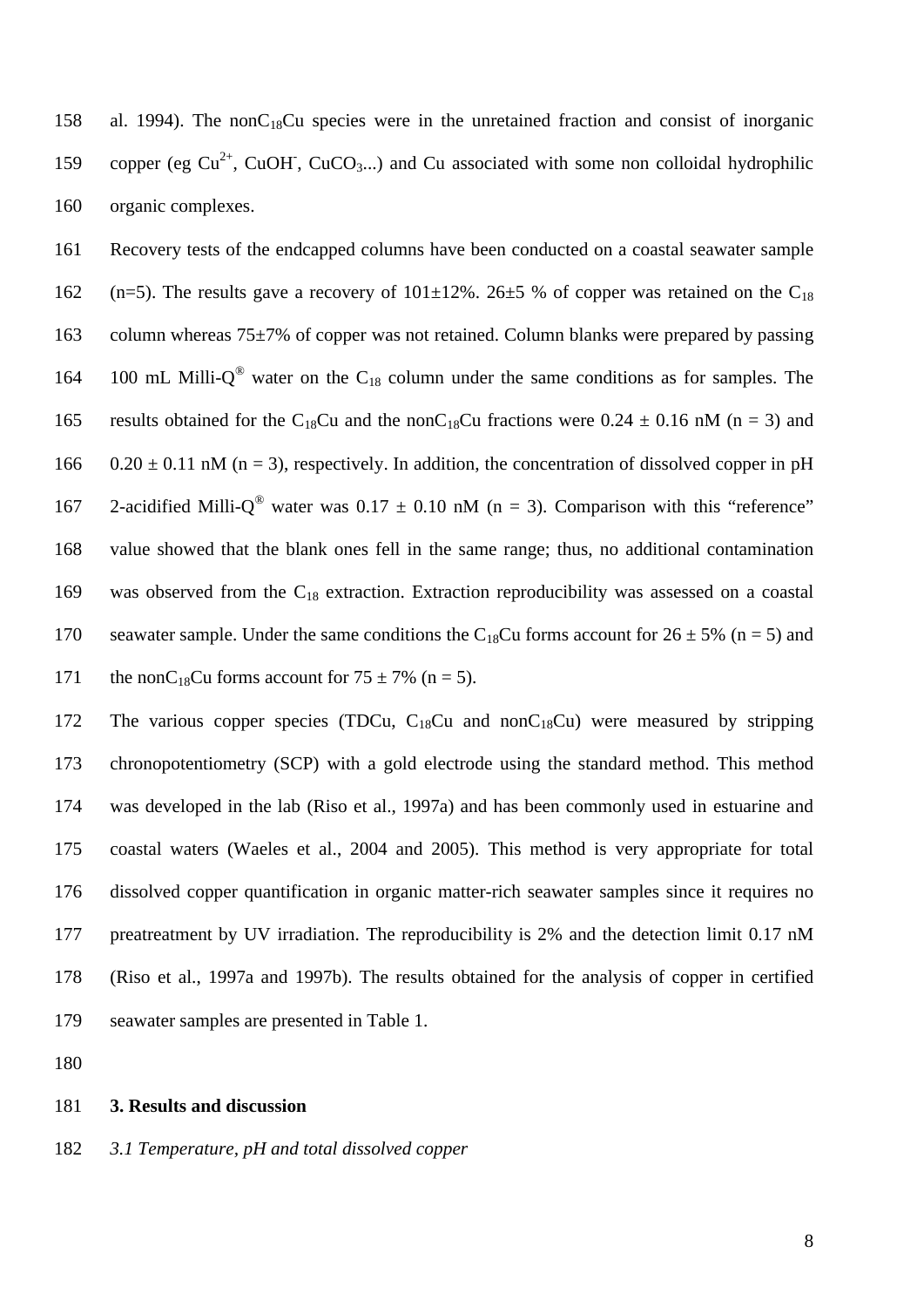The complete data set is presented in appendix 1. Temperature and pH levels in the 43 samples are in the range of 4.6 to 22°C and 5.4 to 7.5 respectively. These values are 185 characteristic of the cold part of the mixing zone between the hydrothermal fluid  $[T = 324^{\circ}C,$ 186 pH 3.5 – 4.2 (Charlou et al., 2000)] and seawater (T = 4.4 $\degree$ C, pH 7.8). The corresponding hydrothermal input can be roughly estimated using the temperature endmember data (Von Damm et al., 1998; Charlou et al., 2000). The calculated fluid input (fluid input % = 0.314T - 1.38) is limited to 0.1 to 5.5%. The possibility of using temperature or pH as dilution tracer of hydrothermal fluid by seawater was tested using the T/pH relationship of our samples. The sigmoid trend obtained (Figure 3) can explain 86% of the variability in the data. This result confirms that at the scale and in the range studied, pH and temperature can be assumed to follow a semi-conservative process and can be used as tracers of the dilution. In this paper, pH is used preferentially as dilution tracer rather than temperature because it was measured directly in the samples whereas temperature was derived from sensor data.

 The total dissolved copper concentrations (TDCu) vary between 0.03 and 5.15 µM in the 197 samples ( $n = 42$ ). These values are clearly far greater (one to three orders of magnitude) than the ones reported for deep North Atlantic waters, i.e. 1.0 to 3.2 nM (Bruland and Franks, 1983; Donat and Bruland, 1995; Saager et al., 1997; Le Gall et al., 1999), indicating a marked copper enrichment due to hydrothermal inputs. These concentrations are also lower than the 201 20-34 µM of total copper estimated by Von Damm et al. (1998), Charlou et al. (2000) and Douville et al. (2002) in the Tour Eiffel endmember fluid. Our copper concentrations fall within the range of the ones reported for the same area or for other hydrothermal systems colonized by vent fauna (Table 2) and they are in accordance with the ones previously reported by Geret et al. (1998) for the Tour Eiffel site. Surprisingly, the ranges are comparable to the concentrations found in other hydrothermal systems characterized by different geographical (EPR and MAR) and geological settings (Rainbow and Lucky Strike)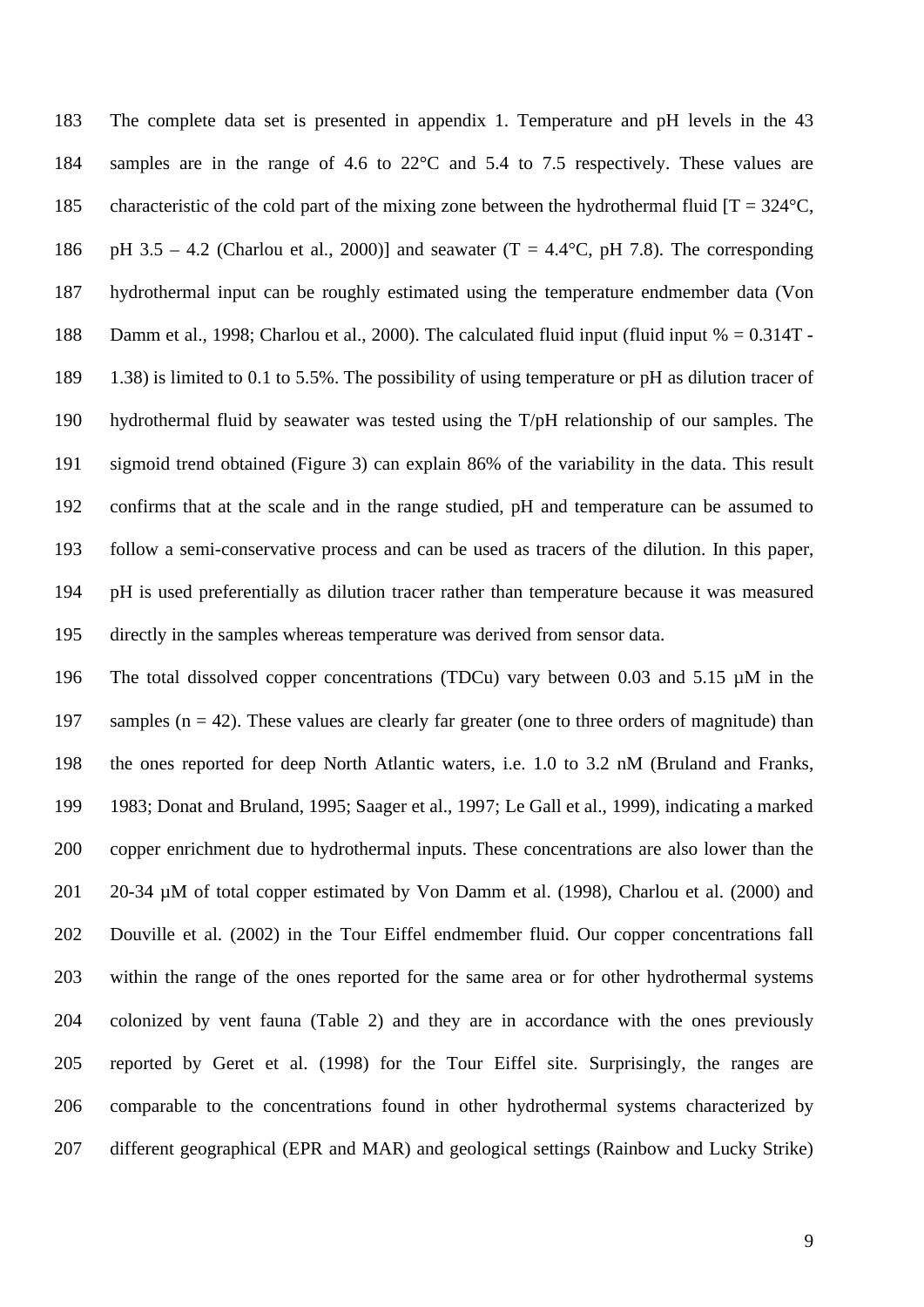with likely differences in the chemical composition and the biogeochemistry of the mixing zones. However, the concentrations previously published represent the concentration found in unfiltered samples. Finally, the variability observed is important with concentrations of total 211 dissolved copper spreading between 0.03 to 5.15  $\mu$ M in a 17<sup>o</sup>C temperature and 2 pH units gradient.

- 213
- 214 *3.2 Dissolved copper species concentrations*

215 Inorganic and hydrophilic organic copper concentrations (non $C_{18}Cu$ ) range between 0.020 216 and 4.85  $\mu$ M whereas hydrophobic organic copper levels (C<sub>18</sub>Cu) vary from 0.001 to 217 0.095  $\mu$ M. Thus, copper on the Tour Eiffel edifice occurs mainly as inorganic or hydrophilic 218 organic species whereas the  $C_{18}Cu$  fraction appears to be very low. This fraction, which was 219 measured for the first time in a hydrothermal environment, accounts only for  $2 \pm 1\%$  of the 220 total dissolved copper  $(n = 42)$ .

221 Compared to other marine environments, lower ratios of  $C_{18}Cu/TDCu$  are obtained in this 222 hydrothermal system. As examples, in the North Atlantic and the North Pacific oceans, 223 hydrophobic organic complexes may represent 11 to 36% of the total dissolved copper 224 (Hanson and Quinn, 1983; Donat et al., 1986- filtration on 0.3  $\mu$ m). In Mediterranean waters 225 filtered on 0.4  $\mu$ m, the C<sub>18</sub>Cu/TDCu ratios were in the range of 11 to 55% (Elbaz-Poulichet et 226 al., 1994; Yoon et al., 1999). Studies conducted in estuarine systems and coastal waters report 227 slightly higher ratios compared to oceanic waters with values ranging from 11 to 66% 228 (Waeles et al., 2004- filtration on 0.45  $\mu$ m).

 The particularly low ratios obtained for our study may ensue from two complementary causes 230 or origins. Firstly, our experiments were conducted with endcapped  $C_{18}$  columns whereas the previously cited studies used non-endcapped ones (Hanson and Quinn, 1983; Donat et al., 1986; Elbaz-Poulichet et al., 1994; Yoon et al., 1999). The latter type of columns is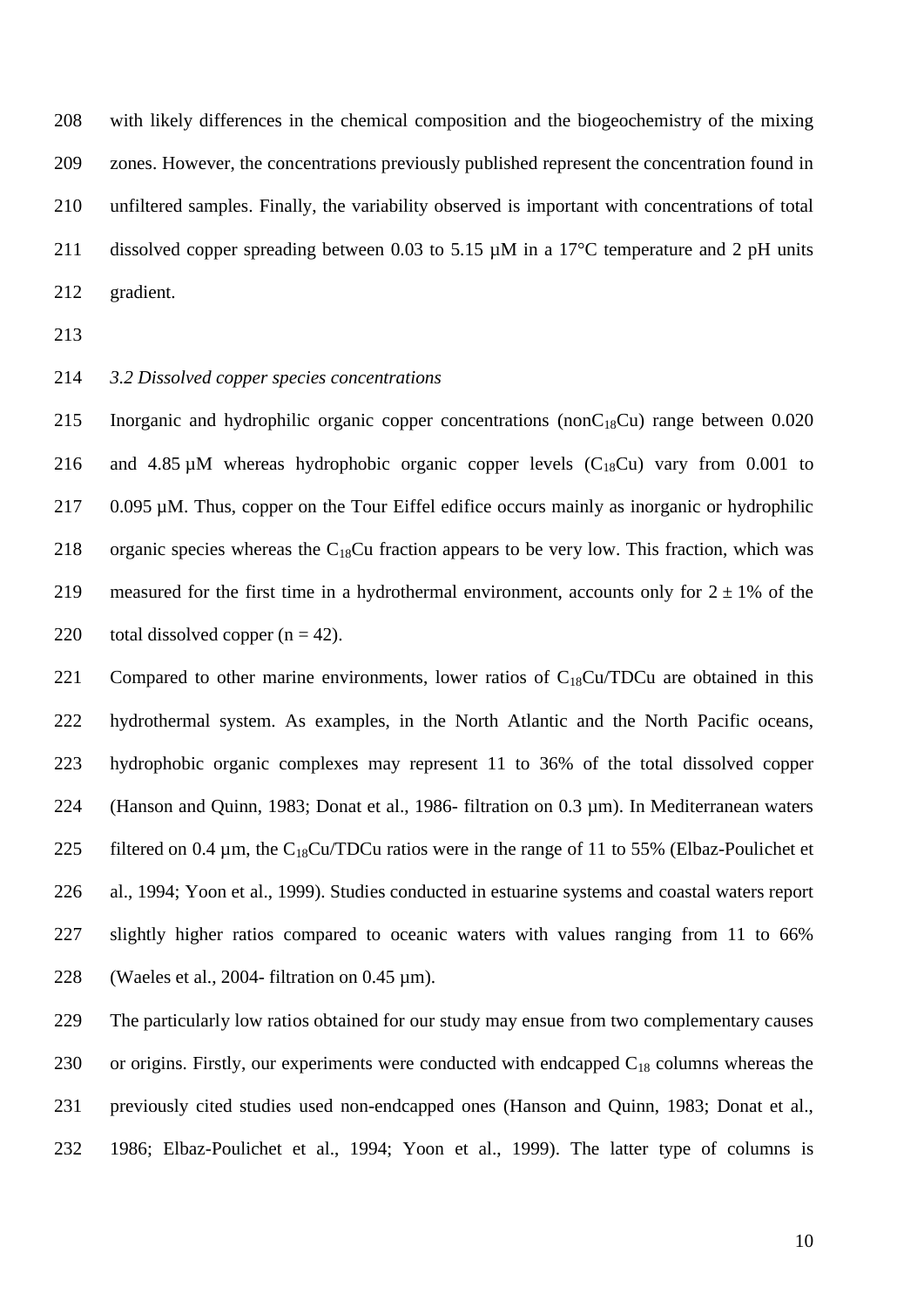susceptible to retain the non-polar hydrophobic forms, but also a part of the polar compounds as well. The overestimation of the non-polar hydrophobic fraction by non-endcapped columns has been assessed on a coastal seawater sample prior to this study and has been also evaluated by El Sayed and Aminot (2000) on samples of Mediterranean water. From our measurements, 237 the C<sub>18</sub> fraction retained by non-endcapped columns (52  $\pm$  7%) is twice higher that the one 238 retained by endcapped columns ( $26 \pm 5\%$ ). By using a Chelex-100 resin pre-treatment before 239 the C<sub>18</sub> extraction, El Sayed and Aminot (2000) found a C<sub>18</sub>Cu/TDCu ratio of 6.6  $\pm$  0.4% 240 whereas a 3-fold ratio (21.8  $\pm$  1.7%) was reported after extraction when using only the non-241 endcapped  $C_{18}$  columns.

 Secondly, the low hydrophobic organic copper complexation observed in hydrothermal waters can be cross-checked with the results of Sander et al. (2007). Over their study on three different vent fields, they found that 11% of copper or more should be complexed by organic matter. By comparison, estimations in estuarine and coastal media indicated that more than 99% of copper is organically complexed (Donat et al., 1994). Organic ligands can have different origins in the hydrothermal environment studied. For example, Holms and Charlou, (2001) observed the abiotic production of linear saturated hydrocarbons (C16-C29) during the hydrothermal process in ultramafic systems. A potentially important source will be the complex detritic organic matter produced by hydrothermal faunal assemblages (Limen et al., 2001). Finally, the production of microbial exopolysaccharides have been revealed in deep sea vents (Nichols et al., 2005). These extracellular polymers have been shown to possess strong metal chelating properties (Loaec et al. 1998). Indeed, in hydrothermal systems, 254 sulphides which form stable complexes with copper  $[K'(C, L) = 11.5$  (Al-Farawati and van den Berg, 1999)] may be present at concentrations 250-fold higher than that of copper organic ligands. Such high sulphide levels should limit the formation of organic complexes and particularly of non-polar hydrophobic ones even though other metals such as Fe or Zn, which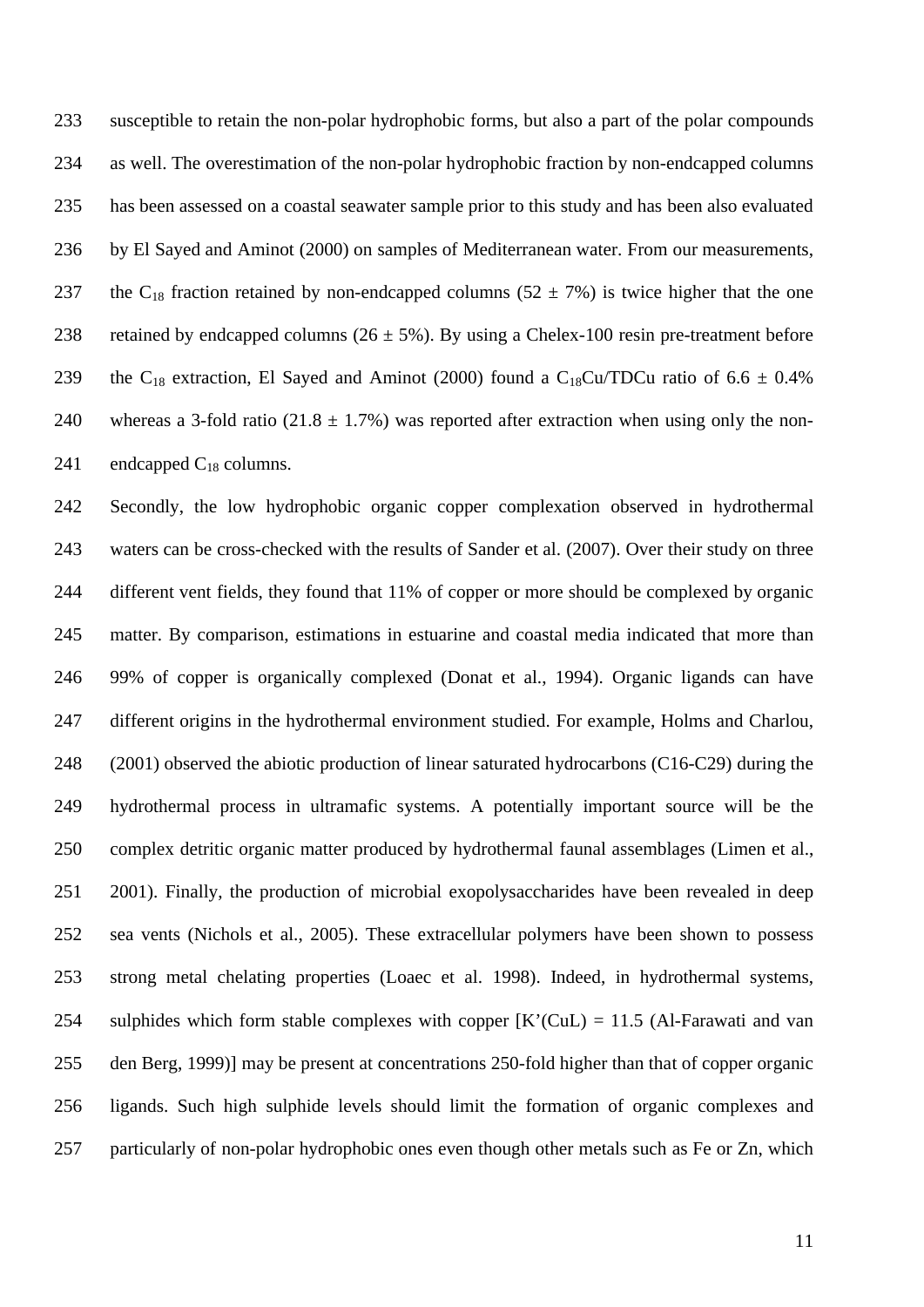have higher concentrations than Cu in hydrothermal fluids, can also compete for sulphide as potential ligands. Al-Farawati and van den Berg (1999) determined the stability constant of metal sulphides complexes in pH 8 seawater. In the presence of organic ligands, the copper organic species are dominant for sulphide < 1 nM (i.e. Cu < sulphide). At higher levels of 262 sulphide, copper monobisulphide (CuHS<sup>+</sup>) and copper dibisulphide  $[Cu(HS)_2]$  will constitute the major species. In this study, the total sulphide concentration was measured in situ and 264 ranges between 0.1 to 69  $\mu$ M. The resulting ratio H<sub>2</sub>S<sub>T</sub>/TDCu varies from 1.8 at pH 7 to 400 265 at pH 5.7 ( $H_2S_T = 40 \mu M$ , TDCu = 0.1  $\mu$ M). The measured values are always in the case of a H<sub>2</sub>S<sub>T</sub>/Cu > 1 favouring the formation of inorganic sulphide complex (copper mono bisulphide and copper dibisulphide) rather than organic complexes according to the laboratory work done by Al-Farawati and van den Berg (1999).

#### *3.3 Copper behaviour in the hydrothermal fluid-seawater mixing zone*

271 Figure 4 depicts the variations of TDCu,  $C_{18}Cu$  and non $C_{18}Cu$  concentrations versus pH. The pH decrease indicates an increase of the hydrothermal input. TDCu levels increase from 33 to approximately 1000 nM for a pH varying between 5.6 and 6.5 and then reach a plateau (1310  $\pm$  690 nM; n = 30) for higher pH values. The C<sub>18</sub>Cu and nonC<sub>18</sub>Cu forms follow the same trend than TDCu as expected from section 3.2. In the pH range of 5.6 - 6.5, these fractions increase from 1 to approximately 20 nM and from 20 to approximately 1000 nM, 277 respectively. At pH > 6.5, their concentrations are relatively constant; i.e.  $22 \pm 18$  nM and 278 1250  $\pm$  680 nM, respectively. It is worth noting that the various copper fractions in the hydrothermal fluid-richest sampled waters that were collected in a diffuse venting area (boxed area in Figure 4) show higher levels than those observed at pH 5.6 and collected within a mussel clumps.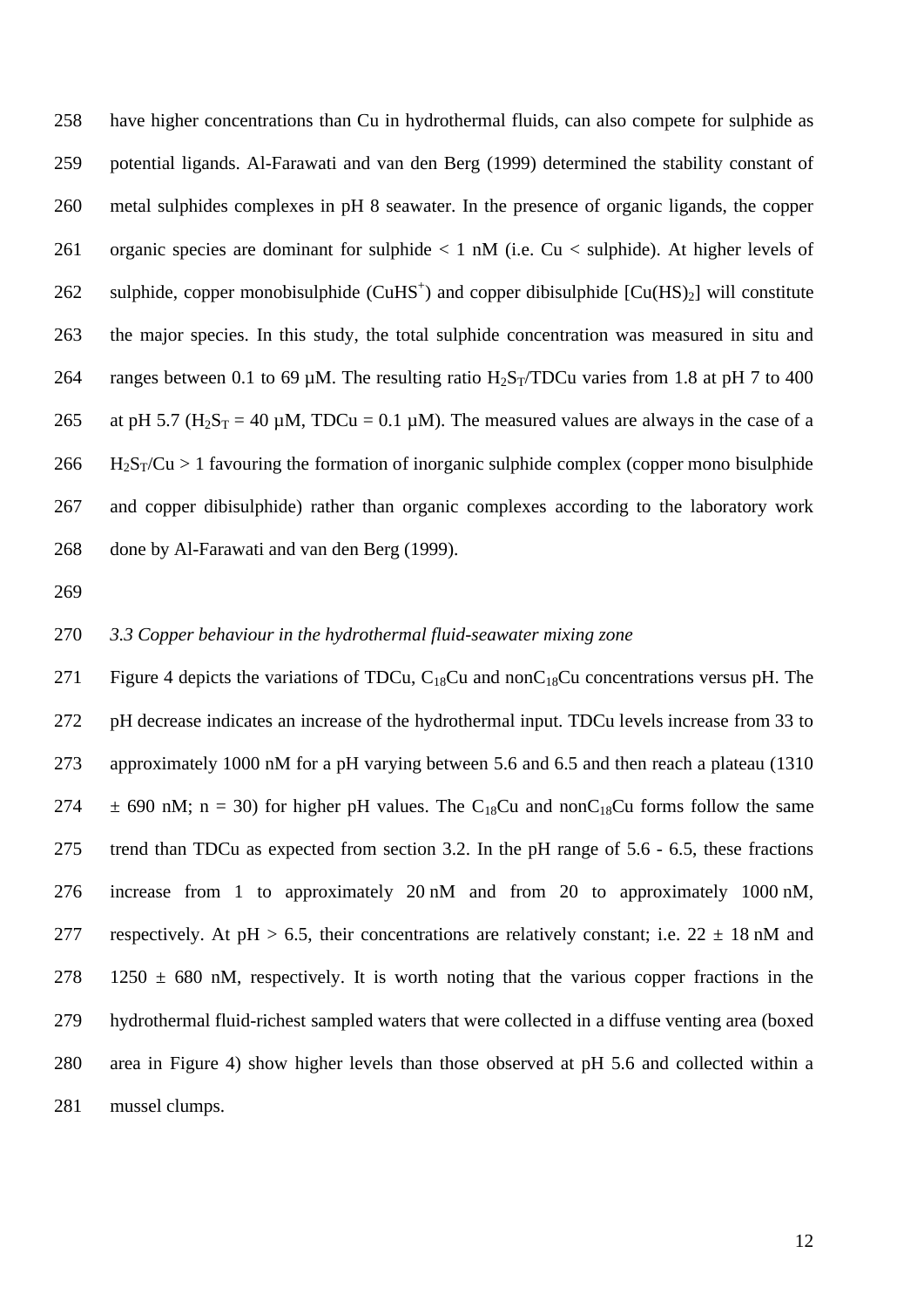In this part of the mixing zone, copper does not follow a conservative behaviour since it does not show any negative correlation with pH. Theoretical copper concentrations following a simple dilution process were estimated using the data published by Charlou et al. (2000). Our 285 data fall well above this theoretical mixing line for  $pH > 6$ , and are close or below this line for 286 pH  $<$  6 (Figure 4, dotted line).

 In order to explain the peculiar behaviour of copper in this part of the mixing zone, the 288 fluctuations of dissolved oxygen  $(O_2)$  and total sulphide (ΣS) in the studied area are also presented (Figure 5 and 6). Dissolved oxygen was measured in situ with an Aanderaa optode moored in a neighbouring mussel clump. The results obtained show an expected decrease in oxygen concentration when increasing the hydrothermal input of reduced species. Total sulphide was measured in situ at the 12 sampling points with the chemical analyzer CHEMINI. The total sulphide vs. pH curve presents an inflexion point between pH 6.5 and 7. The data clearly highlight the presence of a transition area at a pH around 6.7 between high sulphide/low oxygen waters and low sulphide/high oxygen waters. It can be seen that the 296 lowest Cu concentrations measured at  $pH < 6$  (Figure 4) correspond to high sulphide/low oxygen area. In this acidic part of the mixing zone, the copper concentration might be controlled by precipitation with sulphide. As a matter of fact, James and Elderfield (1996) observed in the Snake pit vent field (MAR) that only 43% of copper was present in the 300 dissolved fraction  $(< 0.4 \mu M$ ). Copper occurs mainly as sulphides (such as chalcopyrite) that form large sized grains and settle rapidly in the near field region (Trocine and Trefy, 1988; Feely et al., 1994).

 For pH > 6, the dissolved Cu concentrations follow a trend opposite to a conservative behaviour: TDCu concentrations increase to reach a plateau at pH around 6.5. In the same pH 305 range, total sulphide levels are characterized by a sharp drop from 40 to ca. 10  $\mu$ M. In the pH range 6 - 6.5, the copper enrichment observed could be related to the dissolution of settled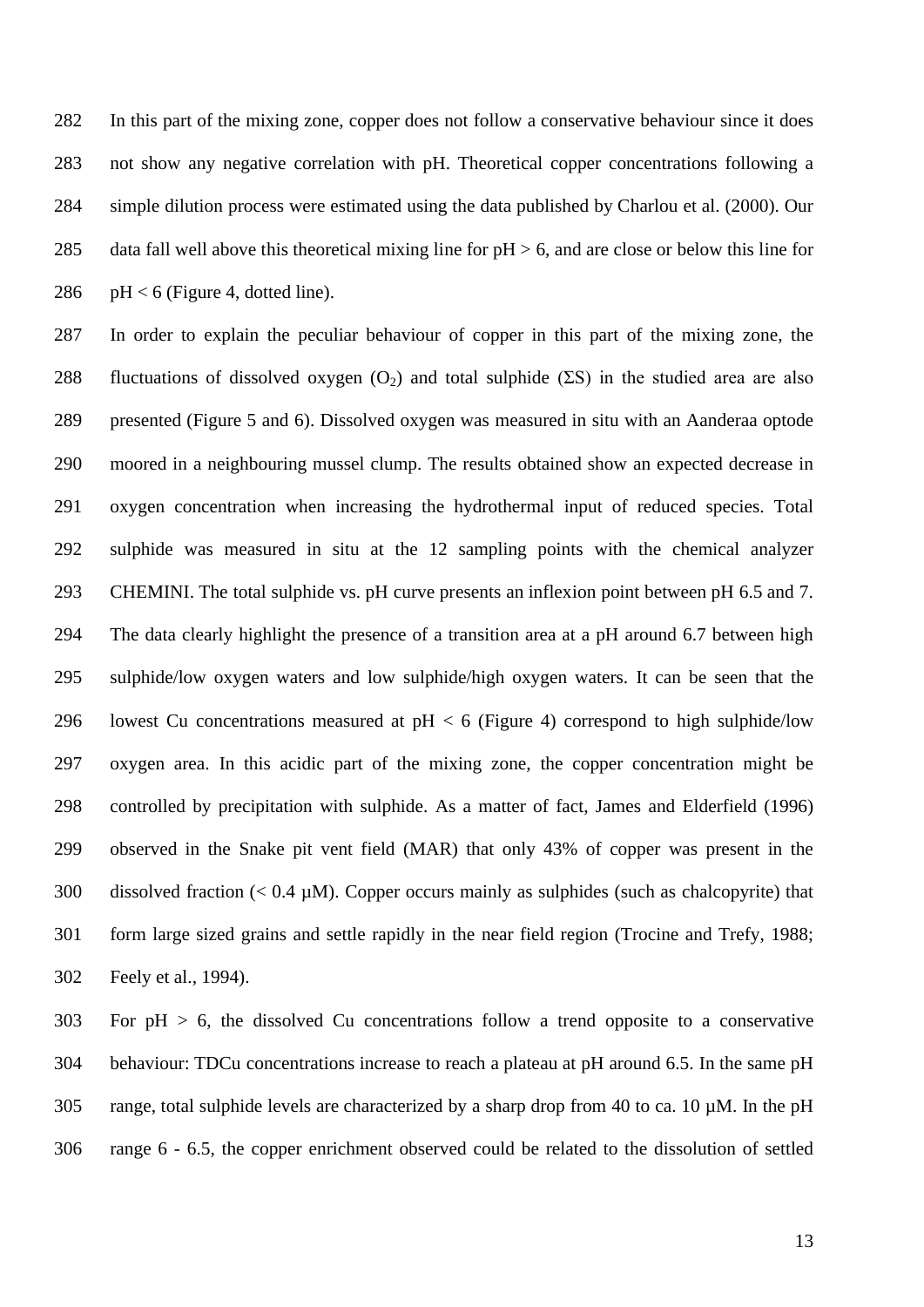copper sulphide particles in the presence of dissolved oxygen. The speciation of dissolved copper obtained in this study supports this hypothesis as most of the dissolved copper (> 96%) is present under inorganic or hydrophilic organic complexes. Such an oxidative redissolution (oxic alteration) phenomenon has already been advanced to explain the variations of dissolved copper in hydrothermal fluids during the oxidation of chalcopyrite by seawater or diluted fluids (Metz and Trefry, 2000). In hydrothermal sediments from the EPR, Cu is associated to Fe oxyhydroxides that can undergo dissolution under oxic conditions and finally precipitate as goethite (Dunk and Mills, 2006). In the sediments of the TAG hydrothermal field (26°N, MAR), Severmann et al. (2006) reported elevated dissolved Cu 316 concentrations  $(< 0.2 \mu m$ ) that might be caused by reaction between hydrothermal minerals with oxygenated seawater within the suboxic/oxic area and producing a remobilization of Cu. Oxidative redissolution processes were also observed in other marine systems. For example, Paucot and Wollast (1997) reported in the Scheldt estuary a removal of dissolved Cu (< 0.45 µm) at low salinities due to sulphide precipitation in the anoxic part of the system. At higher salinities and higher oxygen content, an increase of the dissolved fraction occurred as the result of the redissolution of sulphide in oxic conditions.

 For pH values higher than 7.5, one should expect in our system a strong decrease of dissolved copper to reach the typical concentrations values of deep seawater (i.e. in the range 1-3 nM).

 In Figure 7, we propose a conceptual model forecasting the copper behaviour over the entire hydrothermal fluid-seawater mixing zone. Three major phenomenon should be considered: (i) the precipitation of copper with hydrogen sulphide in the anoxic area close to the vent orifice at pH < 6; (ii) the oxidative redissolution of accumulated copper sulphides particles to form inorganic and hydrophilic organic complexes with increasing oxygen concentrations for pH between 6 and 7.5 and (iii) the dilution of high metal content waters with low Cu seawater.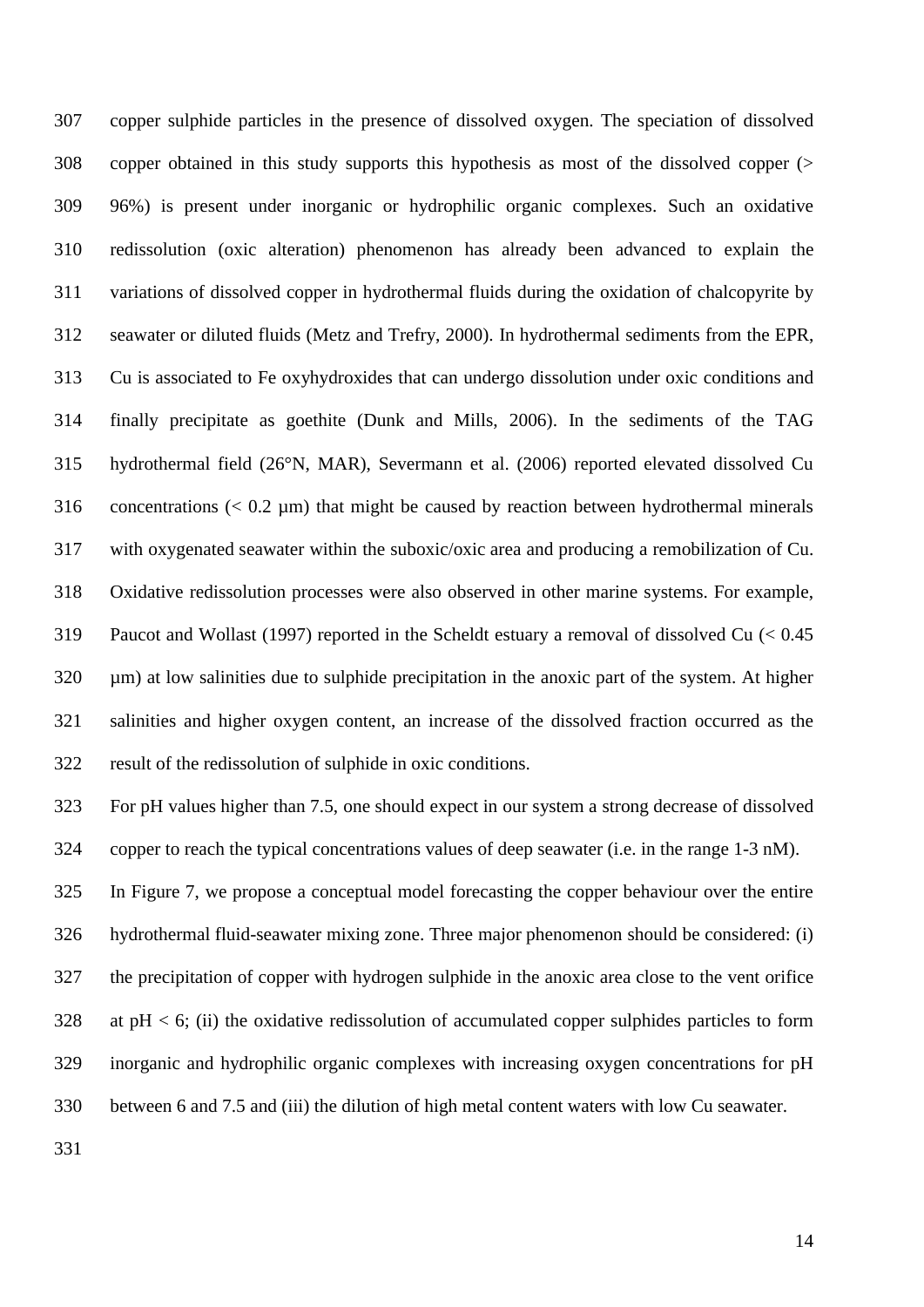## *3.4 Ecological significance*

 The observed remobilisation of dissolved copper in the part of the mixing zone that corresponds to the preferred habitat of *Bathymodiolus azoricus* faunal assemblages can have an important biological significance. This mytilid mussel is the dominant "engineering" species colonizing the Tour Eiffel edifice (Desbruyères et al., 2001). This species hosts a dual symbiotic population in its gills composed of methanotroph and sulfoxidant microorganisms (Fiala-Medioni et al., 2002; Duperron et al., 2006). The morphology of its intestine suggests also a residual dependence on filter feeding (Fiala-Medioni et al., 2002). Metals like Fe, Zn and Cu are essential for live organisms but may become toxic if present in excess. Bioaccumulation in *B. azoricus* from the MAR occurs mainly in the gills that correspond to the main interface between the organism and its environment and also in the digestive gland (Cosson et al., 2008). Furthermore, metal bioaccumulation appears to be related to the specificity of each vent field and reflects partly the chemical composition of the hydrothermal fluid (Cosson et al., 2008). Even though the main bioaccumulation pathway of metals in bivalves comes from their trophic uptake (Wang, 2002; Wang and Rainbow, 2005), it was shown that they can directly intake the metals from the solute phase through permeable surfaces including the gills (Marsden and Rainbow, 2004). This pathway will be strongly influenced by the speciation of dissolved metals, including the hydrophilic / hydrophobic properties of metallic complexes. Metals in solution may be taken up across permeable membranes via different transport routes. A metal ion can either bind with a carrier protein that mediate the transport through the membrane or it can cross the membrane using ionic channels formed by a protein with a hydrophilic core. In addition, some hydrophobic complexes can cross directly the bilayer lipidic cell membrane and can be released in the cytoplasm. Nevertheless, this entry route appears to be quite limited (Simkiss, 1998). In summary, the main intake processes of dissolved metals involve ionic channels and are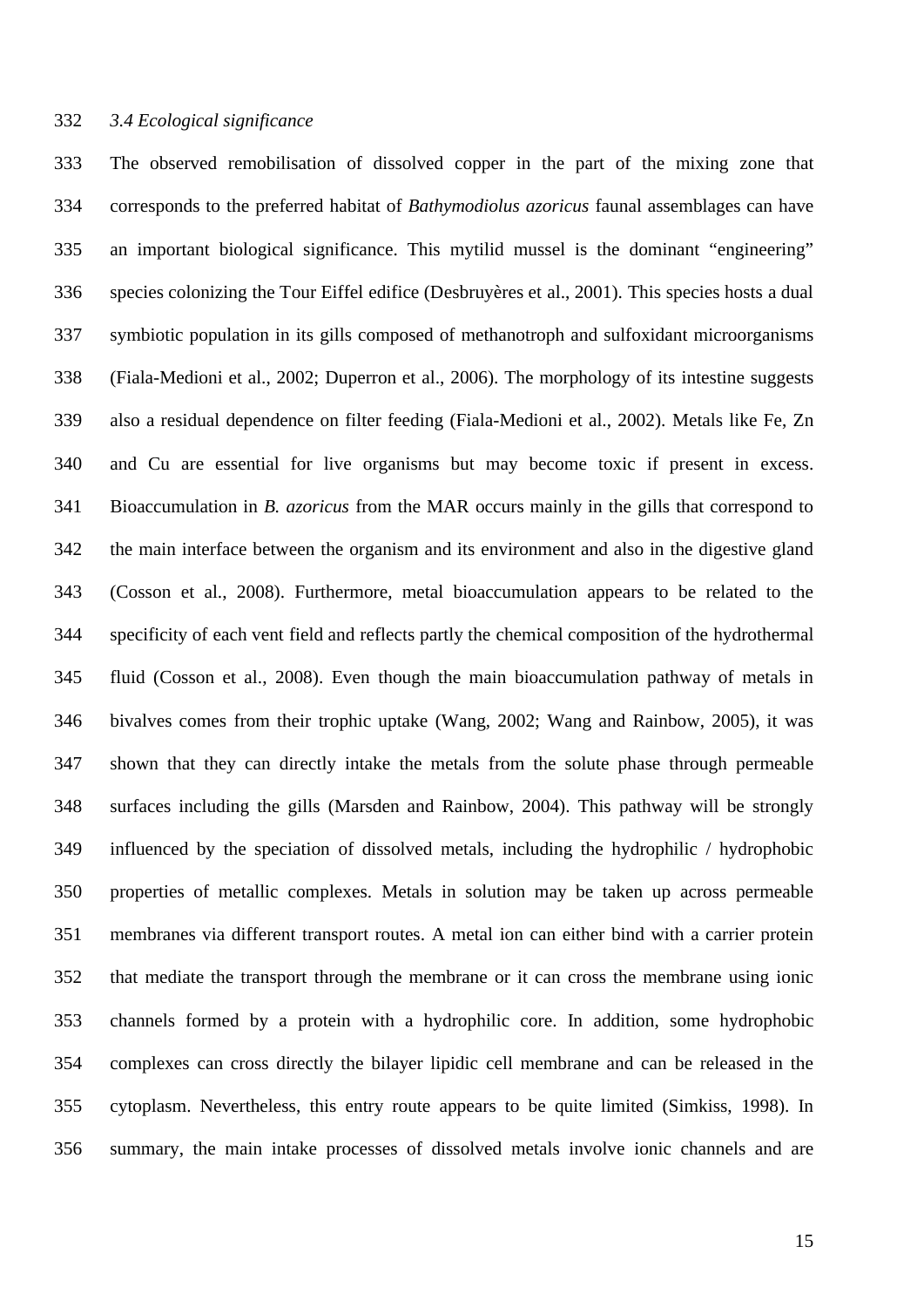directly linked to the concentration of labile metal species (Simkiss, 1998). Therefore, the presence of a secondary source of dissolved copper, associated with the accumulation of metal sulphide particles, could play a significant role in the distribution of fauna in the different habitats available at vents. Whether different hydrothermal fauna have different tolerance and/or adaptation to deal with copper concentrations remains to be investigated.

#### **4. Conclusion**

 In this study focused on the Tour Eiffel edifice (Lucky Strike vent field, MAR), levels of total dissolved copper range from 0.03 µM to 5.15 µM. These values are much higher than the ones reported for deep-sea oceanic waters but are in accordance with the ones previously obtained in this area. Our data from speciation measurements show, for the first time, that the 368 hydrophobic organic fraction of copper  $(C_{18}Cu)$  is very low  $(2 \pm 1\%)$  in the hydrothermal fluid-seawater mixing zone. On the other hand, copper is found mainly as inorganic and hydrophilic organic complexes (nonC<sub>18</sub>Cu). This result is especially interesting because this latter fraction is liable to be more bioavailable than the former one. The distribution of copper along the pH gradient shows the same pattern of evolution for each fraction. These fractions 373 highly increase from pH 5.6 to pH 6.5, then remain relatively constant at  $pH > 6.5$ . Oxygen and sulphides data demonstrate that the copper anomaly at pH 6.5 is found in the transition area between suboxic and oxic waters. Thus, the increase of dissolved copper should correspond to the oxidative redissolution of copper sulphide particles formed in the vicinity of the fluid exit. Moreover, our data indicate that the inorganic and hydrophilic organic fraction is the one to be mainly affected by this oxidative redissolution mechanism.

 Further work will be done on the whole mixing zone from the hot or diffuse emission to the seawater pole to check the proposed behaviour. In addition, the data acquired during this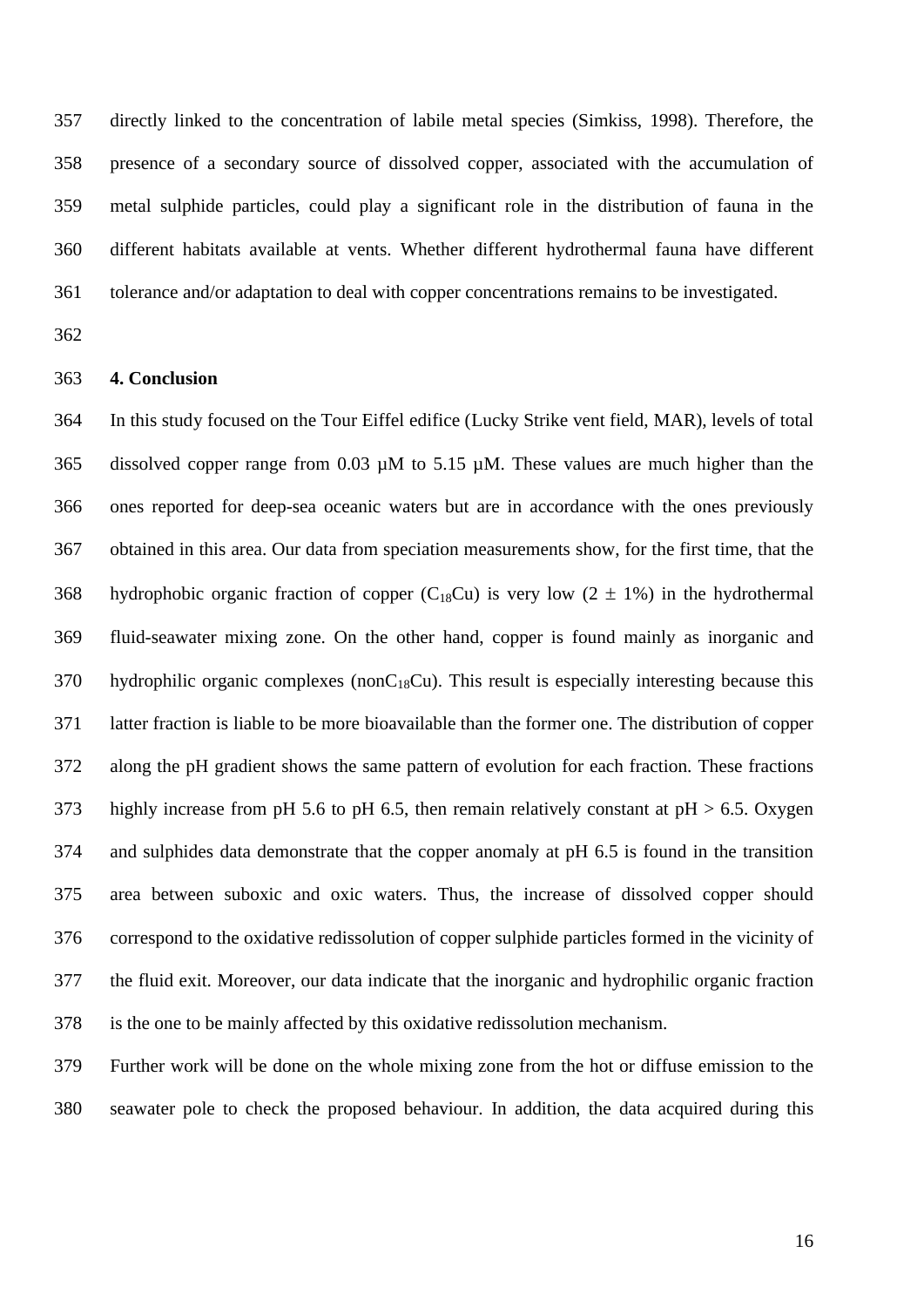study will be used to look at the relationship between chemical gradients and species distribution within *Bathymodiolus azoricus* mussel assemblages,

Acknowledgements

 We would like to thank Captain Philippe Guillemet of the R/V "Pourquoi pas?" and his crew for their never-failing collaboration in the success of the MoMARETO cruise. We also acknowledge the Victor 6000 ROV pilots for their patience and constant support. This work was done with the financial support of the European Union EXOCET/D project (FP6-GOCE-

- CT-2003-505342), the ANR Deep Oases (ANR06 BDV005) and the GDR ECCHIS.
- 

#### **References**

- Al-Farawati R, van den Berg CMG. Metal-sulfide complexation in seawater. Marine Chemistry 1999; 63: 331.
- Bebianno MJ, Company R, Serafim A, Camus L, Cosson RP, Fiala-Médoni A. Antioxidant systems and lipid peroxidation in *Bathymodiolus azoricus* from Mid-Atlantic Ridge hydrothermal vent fields. Aquatic Toxicology 2005; 75: 354.
- Bruland KW, Franks RP. Mn, Ni, Cu, Zn and Cd in the Western North Atlantic. In: NATO Conference series editor. Trace metals in seawater. 9. Plenum Press, NY, 1983, pp. 395.
- Charlou JL, Donval JP, Douville E, Jean-Baptiste P, Radford-Knoery J, Fouquet Y, Dapoigny A, Stievenard M. Compared geochemical signatures and the evolution of Menez Gwen (37°50'N) and Lucky Strike (37°17'N) hydrothermal fluids, south of the Azores Triple Junction on the Mid-Atlantic Ridge. Chemical Geology 2000; 171: 49.
- Childress JJ, Fisher CR. The biology of hydrothermal vent animals: physiology, biochemistry and autotrophic symbioses. In: Barnes M, A.D. Ansell, Gibson RN, editors. Oceanography and Marine Biology Annual Review. 30. UCL press, 1992, pp. 337-441.
- Cosson RP, Vivier JP. Interactions of metallic elements and organisms within hydrothermal vents. Cahiers de Biologie Marine 1997; 38: 43-50.

 Cosson RP, Thiébaut É, Company R, Castrec-Rouelle M, Colaço A, Martins I, Sarradin P-M, Bebianno MJ. Spatial variation of metal bioaccumulation in the hydrothermal vent mussel *Bathymodiolus azoricus*. Marine Environmental Research 2008; 65: 405.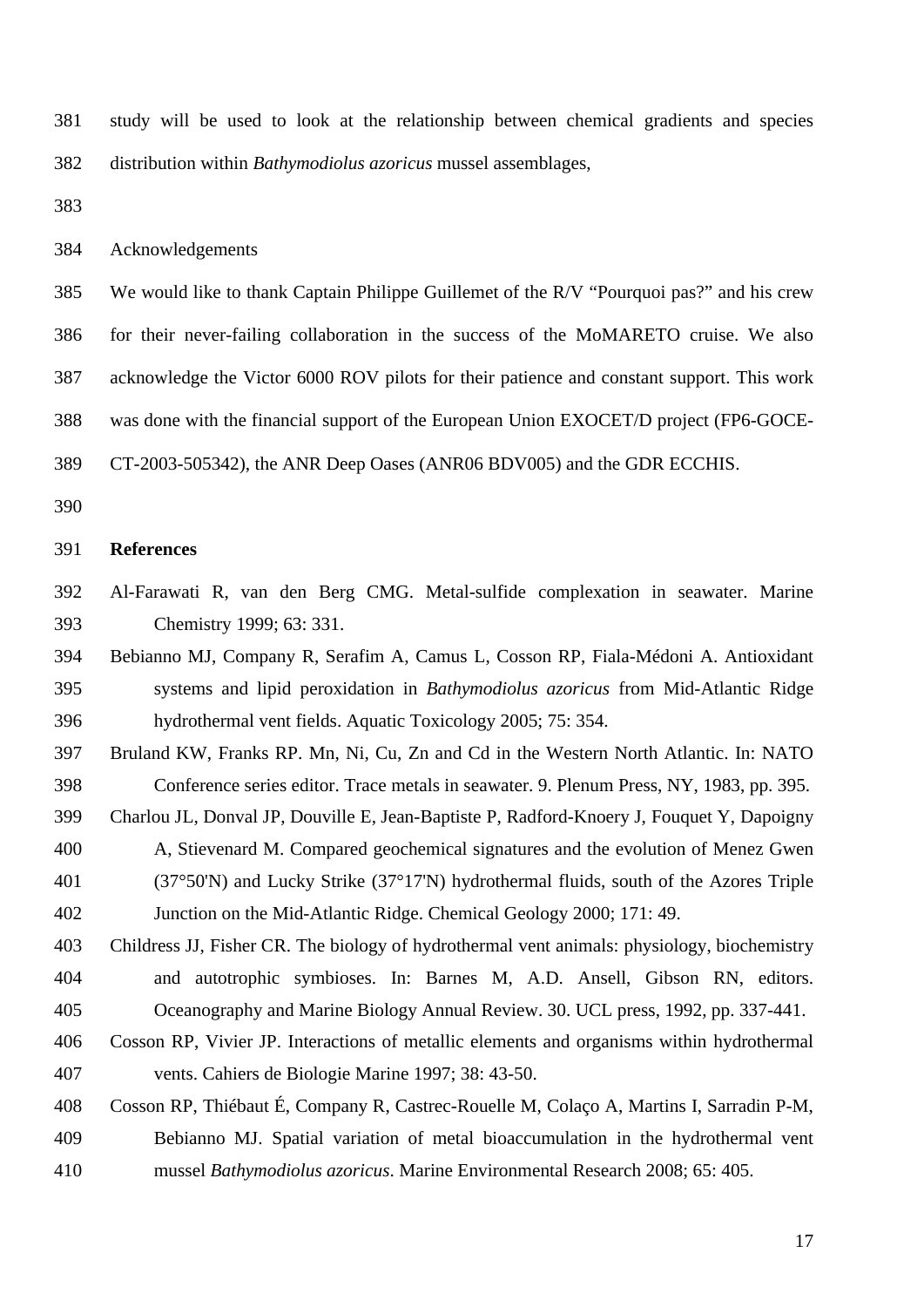Desbruyères D, Chevaldonné P, Alayse AM, Jollivet D, Lallier FH, Jouin-Toulmond C, Zal F, Sarradin PM, Cosson R, Caprais JC, Arndt C, O'Brien J, Guezennec J, Hourdez S, Riso

- R, Gaill F, Laubier L, Toulmond A. Biology and ecology of the "Pompeii worm"
- (*Alvinella pompejana* Desbruyères and Laubier), a normal dweller of an extreme deep-
- 
- sea environment: A synthesis of current knowledge and recent developments. Deep Sea

```
416 Research Part II: Topical Studies in Oceanography 1998; 45: 383.
```
- Desbruyères D, Biscoito M, Caprais JC, Colaço A, Comtet T, Crassous P, Fouquet Y, Khripounoff A, Le Bris N, Olu K, Riso R, Sarradin PM, Segonzac M, Vangriesheim A. Variations in deep-sea hydrothermal vent communities on the Mid-Atlantic Ridge near the Azores plateau. Deep Sea Research Part I: Oceanographic Research Papers 2001; 48: 1325.
- Di Meo-Savoie CA, Luther GW, Cary SC. Physicochemical characterization of the microhabitat of the epibionts associated with *Alvinella pompejana*, a hydrothermal vent annelid. Geochimica et Cosmochimica Acta 2004; 68: 2055-2066.
- Donat JR, Statham PJ, Bruland KW. An evaluation of a C-18 solid phase extraction technique for isolating metal-organic complexes from central North Pacific Ocean waters. Marine Chemistry 1986; 18: 85.
- Donat JR, Lao KA, Bruland KW. Speciation of dissolved copper and nickel in South San Francisco Bay: a multi method approach. Analytica Chimica Acta 1994; 284: 547-571.
- Donat JR, Bruland KW. Trace metals in the oceans. In: Steinnes E, Salbu B, editors. Trace elements in natural waters. CRC press, Boca Raton, FLA, USA, 1995, pp. 302.
- Douville E, Charlou JL, Oelkers EH, Bienvenu P, Jove Colon CF, Donval JP, Fouquet Y, Prieur D, Appriou P. The Rainbow vent fluids (36°14'N, MAR): the influence of ultramafic rocks and phase separation on trace metal content in Mid-Atlantic Ridge hydrothermal fluids. Chemical Geology 2002; 184: 37.
- Dunk RM, Mills RA. The impact of oxic alteration on plume-derived transition metals in ridge flank sediments from the East Pacific Rise. Marine Geology 2006; 229: 133.
- Duperron S, Bergin C, Zielinski F, Blazejak A, Pernthaler A, McKiness ZP, DeChaine E, Cavanaugh CM, Dubilier N. A dual symbiosis shared by two mussel species, *Bathymodiolus azoricus* and *Bathymodiolus puteoserpentis* (Bivalvia: Mytilidae), from hydrothermal vents along the northern Mid-Atlantic Ridge. Environmental Microbiology 2006; 8: 1441-1447.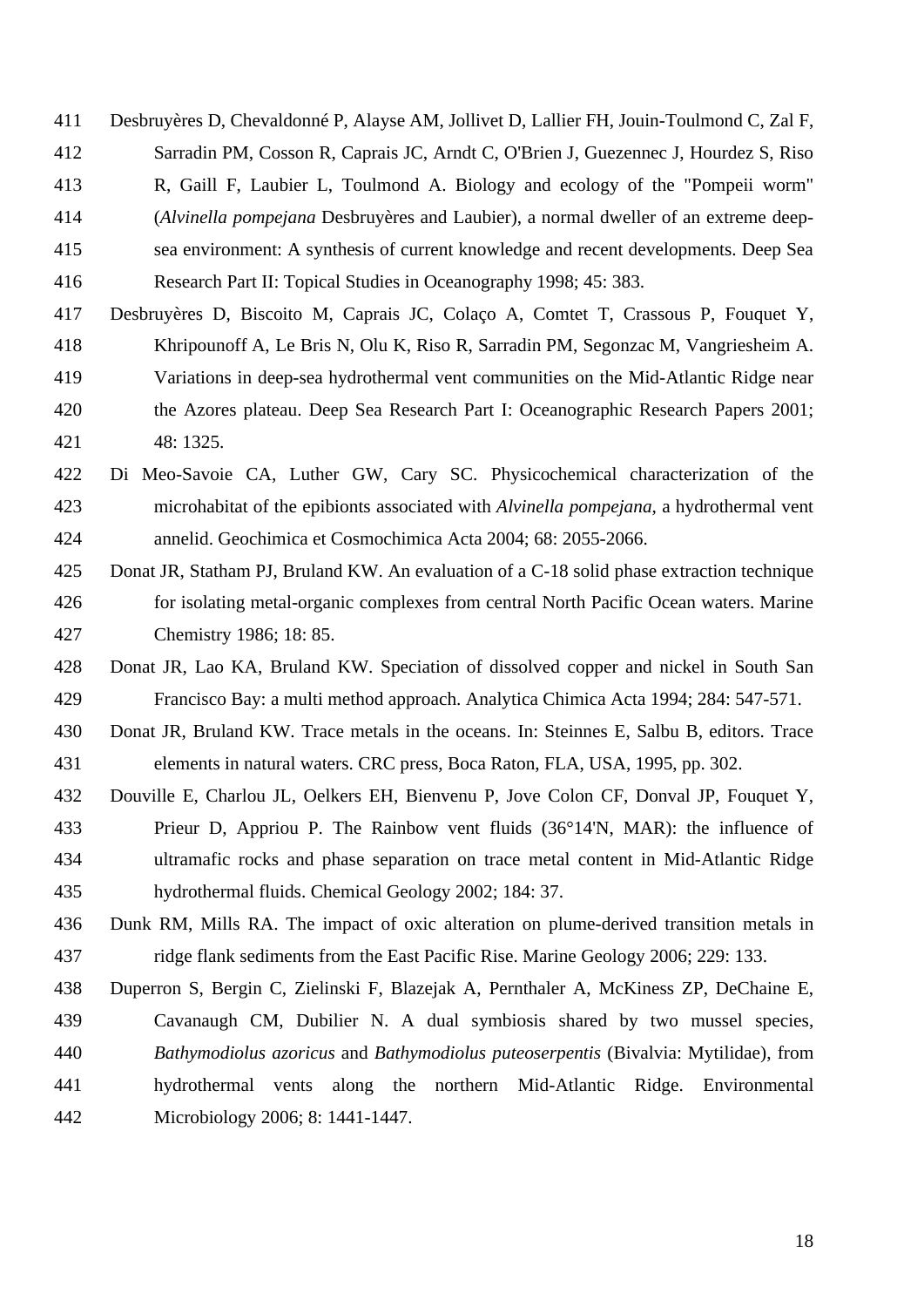- El Sayed MA, Aminot A. C18 Sep-Pak Extractable Dissolved Organic Copper Related to Hydrochemistry in the North-west Mediterranean. Estuarine, Coastal and Shelf Science 2000; 50: 835.
- 446 Elbaz-Poulichet F, Cauwet G, Guan DM, Faguet D, Barlow R, Mantoura RFC. C<sub>18</sub> Sep-Pak extractable trace metals in waters from the Gulf of Lions. Marine Chemistry 1994; 46: 67.
- Feely RA, Geiselman TL, Baker ET, Massoth GJ, Hammond SR. Distribution and composition of hydrothermal plumes particles from the ASHES vent field at axial volcano, Juan de Fuca ridge. Journal of Geophysical Research 1990; 95: 12855-12873.
- Feely RA, Gendron JF, Baker ET, Lebon GT. Hydrothermal plumes along the East Pacific Rise, 8°40' to 11°50'N: Particle distribution and composition. Earth and Planetary Science Letters 1994; 128: 19.
- Fiala-Medioni A, McKiness ZP, Dando P, Boulegue J, Mariotti A, Alayse-Danet AM, Robinson JJ, Cavanaugh CM. Ultrastructural, biochemical, and immunological characterization of two populations of the mytilid mussel *Bathymodiolus azoricus* from the Mid-Atlantic Ridge: evidence for a dual symbiosis. Marine Biology 2002; 141: 1035-1043.
- Fouquet Y, Ondreas H, Charlou JL, Donval JP, Radford-Knoery J, Costa I, Lourenco N, Tivey MK. Atlantic lava lakes and hot vents. Nature 1995; 377: 201.
- Geret F, Rousse N, Riso R, Sarradin PM, Cosson R. Metal compartmentalization and metallothionein isoforms in mussels from the Mid-Atlantic Ridge; preliminary approach to the fluid-organism relationship. Cahiers de Biologie Marine 1998; 39: 291-293.
- Geret F, Riso R, Sarradin PM, Caprais JC, Cosson R. Metal bioaccumulation and storage forms in the shrimp, *Rimicaris exoculata*, from the Rainbow hydrothermal field (Mid Atlantic Ridge); preliminary approach to the fluid-organism relationship. Cahiers de Biologie Marine 2002; 43: 43-52.
- Hanson AK, Quinn JG. The distribution of dissolved and organically complexed copper and nickel in the middle Atlantic Bight. Canadian Journal of Fisheries and Aquatic Sciences 1983; 40: 151-161.
- Holm NG, Charlou JL. Initial indications of abiotic formation of hydrocarbons in the Rainbow ultramafic hydrothermal system, Mid-Atlantic Ridge. Earth and Planetary Science Letters 2001; 191: 1.
- James RH, Elderfield H. Dissolved and particulate trace metals in hydrothermal plumes at the Mid-Atlantic Ridge. Geophysical Research Letters 1996; 23: 3499-3502.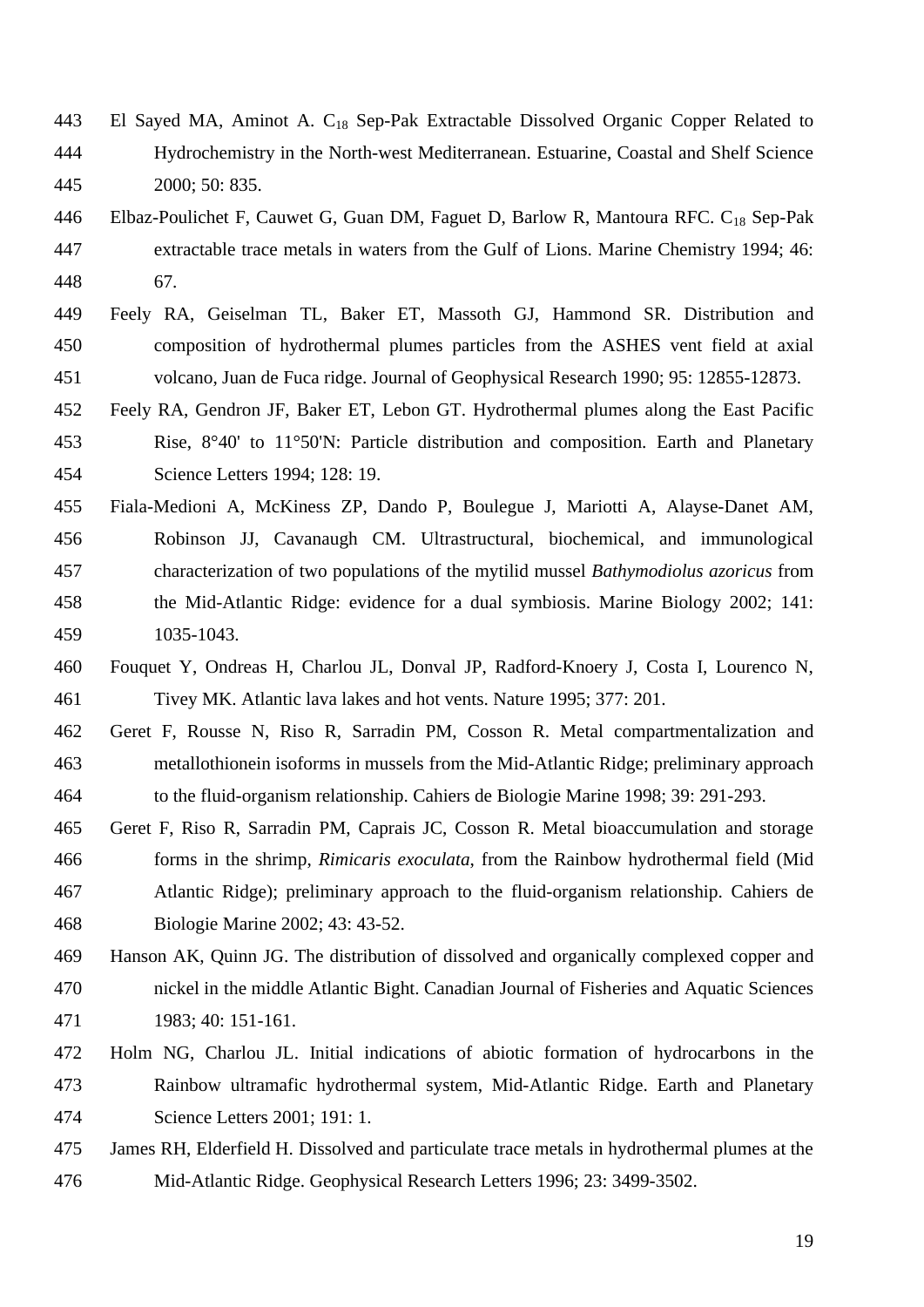- Kadar E, Costa V, Martins I, Santos RS, Powell JJ. Enrichment in Trace Metals (Al, Mn, Co,
- Cu, Mo, Cd, Fe, Zn, Pb and Hg) of Macro-Invertebrate Habitats at Hydrothermal Vents Along the Mid-Atlantic Ridge. Hydrobiologia 2005; 548: 191.
- Le Bris N, Govenar B, Le Gall C, Fisher CR. Variability of physico-chemical conditions in 9°50'N EPR diffuse flow vent habitats. Marine Chemistry 2006; 98: 167.
- Le Gall AC, Statham PJ, Morley NH, Hydes DJ, Hunt CH. Processes influencing distributions and concentrations of Cd, Cu, Mn and Ni at the North West European shelf break. Marine Chemistry 1999; 68: 97-115.
- Limén H, Levesque C, Kim Juniper S. POM in macro-/meiofaunal food webs associated with three flow regimes at deep-sea hydrothermal vents on Axial Volcano, Juan de Fuca Ridge. Marine Biology 2007; 153: 129.
- Loaëc M, Olier R, Guezennec J. Chelating properties of bacterial exopolysaccharides from deep-sea hydrothermal vents. Carbohydrate Polymers 1998; 35: 65.
- Luther GW, Rozan TF, Taillefert M, Nuzzio DB, Di Meo C, Shank TM, Lutz RA, Cary SC. Chemical speciation drives hydrothermal vent ecology. Nature 2001; 410: 813-816.
- Marsden ID, Rainbow PS. Does the accumulation of trace metals in crustaceans affect their ecology- the amphipod example? Journal of Experimental Marine Biology and Ecology 2004; 300: 373.
- Metz S, Trefry JH. Chemical and mineralogical influences on concentrations of trace metals in hydrothermal fluids. Geochimica et Cosmochimica Acta 2000; 64: 2267.
- Mills GL, Quinn JG. Isolation of dissolved organic matter and copper-organic complexes from estuarine waters using reverse-phase liquid chromatography. Marine Chemistry 1981; 10: 93.
- Nichols CAM, Guezennec J, Bowman JP. Bacterial Exopolysaccharides from Extreme Marine Environments with Special Consideration of the Southern Ocean, Sea Ice, and Deep-Sea Hydrothermal Vents: A Review. Marine Biotechnology 2005; 7: 253.
- Paucot H, Wollast R. Transport and transformation of trace metals in the Scheldt estuary. Marine Chemistry 1997; 58: 229.
- Paulson AJ, Curl HC, Gendron JF. Partitioning of Cu in estuarine waters, I. Partitioning in a poisoned system. Marine Chemistry 1994; 45: 67.
- Riso RD, Le Corre P, Chaumery CJ. Rapid and simultaneous analysis of trace metals (Cu, Pb, and Cd) in seawater by potentiometric stripping analysis. Analytica Chimica Acta 1997a; 351: 83-89.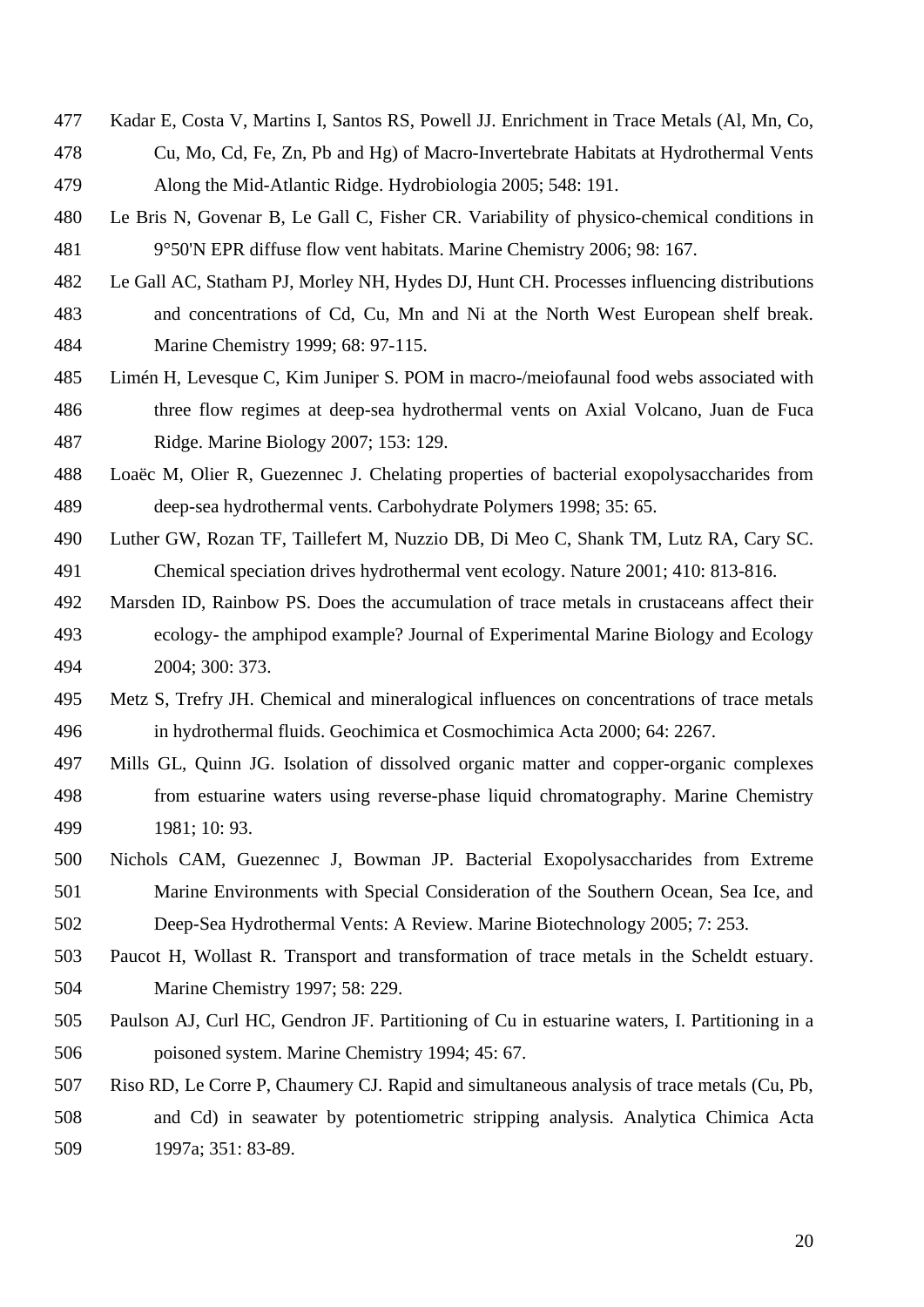Riso RD, Monbet P, Le Corre P. Measurement of copper in sea-water by constant current stripping analysis (CCSA) with a rotating gold disk electrode. The Analyst 1997b; 122: 1593-1596.

- Ruelas-Inzunza J, Soto LA, Paez-Osuna F. Heavy-metal accumulation in the hydrothermal vent clam Vesicomya gigas from Guaymas basin, Gulf of California. Deep Sea Research I 2003; 50: 757-761.
- Ruelas-Inzunza J, Paez-Osuna F, Soto LA. Bioaccumulation of Cd, Co, Cr, Cu, Fe, Hg, Mn,
- Ni, Pb and Zn in trophosome and vestimentum of the tube worm Riftia pachyptila from
- Guaymas basin, Gulf of California. Deep Sea Research Part I: Oceanographic Research Papers 2005; 52: 1319-1323.
- Saager PM, de Baar HJW, de Jong JTM, Nolting RF, Schijf J. Hydrography and local sources of dissolved trace metals Mn, Ni, Cu, and Cd in the northeast Atlantic Ocean. Marine Chemistry 1997; 57: 195.
- Sander SG, Koschinsky A, Massoth G, Stott M, Hunter KA. Organic complexation of copper in deep-sea hydrothermal vent systems. Environmental Chemistry 2007; 4: 81-89.
- Sarradin PM, Caprais JC, Riso R, Kerouel R, Aminot A. Chemical environment of the hydrothermal mussel communities in the Lucky Strike and Menez Gwen vent fields, MAR. Cahiers de Biologie Marine 1999; 40: 93-104.
- Sarradin P-M, Sarrazin J, Allais AG, Almeida D, Brandou V, Boetius A, Buffier E, Coiras E, Colaço A, Cormack A, Dentrecolas S, Desbruyères D, Dorval P, du Buf H, Dupont J,
- Godfroy A, Gouillou M, Gronemann J, Hamel G, Hamon M, Hoge U, Lane D, Le Gall
- C, Leroux D, Legrand J, Léon P, Lévèque JP, Masson M, Olu K, Pascoal A, Sauter E,
- Sanfilippo L, Savino E, Sebastião L, Serrão Santos R, Shillito B, Siméoni P, Schultz A,
- Sudreau JP, Taylor P, Vuillemin R, Waldmann C, Wenzhöfer F, Zal F. EXtreme ecosystem studies in the deep OCEan: Technological Developments. InterRidge News 2007; 16: 17-21.
- Sarradin P-M, Lannuzel D, Waeles M, Crassous P, Le Bris N, Caprais JC, Fouquet Y, Fabri MC, Riso R. Dissolved and particulate metals (Fe, Zn, Cu, Cd, Pb) in two habitats from an active hydrothermal field on the EPR at 13°N. Science of The Total Environment 2008; 392: 119-129.
- Sarrazin J, Sarradin PM, and the cruise participants. MoMARETO: a cruise dedicated to the spatio-temporal dynamics and the adaptations of hydrothermal vent fauna on the Mid-Atlantic Ridge. InterRidge News 2006a; 15: 24-33.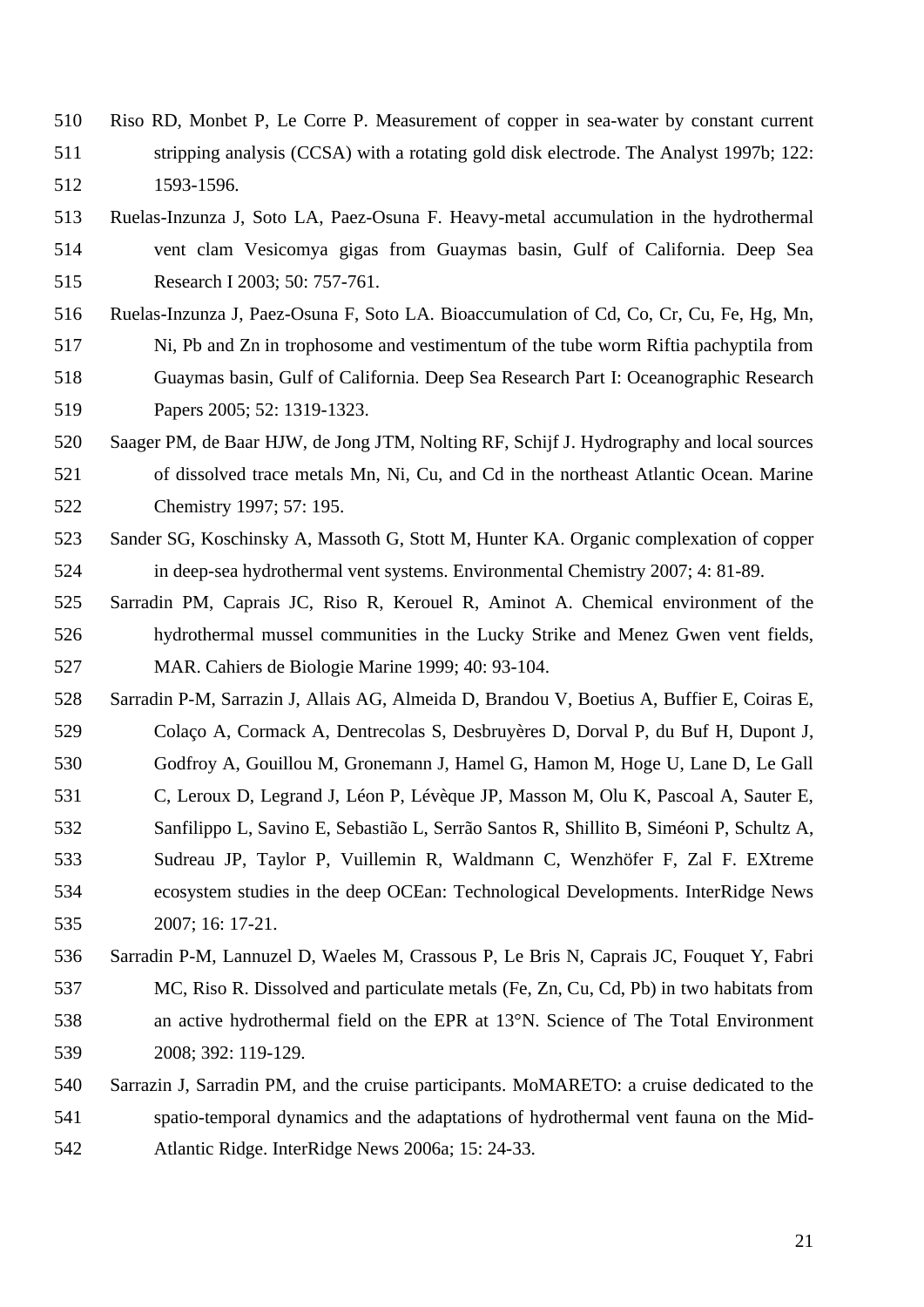- Sarrazin J, Walter C, Sarradin PM, Brind'amour A, Desbruyères D, Briand P, Fabri MC, Van Gaever S, Van Reusel A, Bachraty C, Thiébaut E. Community structure and temperature dynamics within a mussel assemblage on the Southern East Pacific Rise. Cahier de Biologie Marine 2006b; 47: 483-490.
- Severmann S, Mills RA, Palmer MR, Telling JP, Cragg B, John Parkes R. The role of prokaryotes in subsurface weathering of hydrothermal sediments: A combined geochemical and microbiological investigation. Geochimica et Cosmochimica Acta 2006; 70: 1677.
- Shillito B, Hamel G, Duchi C, Cottin D, Sarrazin J, Sarradin PM, Ravaux J, Gaill F. Live capture of megafauna from 2300 m depth, using a newly designed Pressurized Recovery Device. Deep Sea Research Part I: Oceanographic Research Papers; In Press.
- Simkiss K. Mechanism of metal uptake. In: Langston WJ, Bebianno MJ, editors. Metal metabolism in aquatic environments. Chapman & Hall Ltd, 1998, pp. 1-15.
- Tengberg A, Hovdenes J, Andersson HJ, Brocandel O, Diaz R, Hebert D, Arnerich T, Huber C, Körtzinger A, Khripounoff A, Rey F, Rönning C, Schimanski J, Sommer S, Stangelmayer A. Evaluation of a lifetime-based optode to measure oxygen in aquatic systems. Limnology and Oceanography: Methods 2006; 4: 7-17.
- Trefry JH, Trocine RP. Iron and copper enrichment of suspended particles in dispersed hydrothermal plumes along the Mid Atlantic Ridge. Geophysical Research Letters 1985; 12: 506-509.
- Trocine RP, Trefy JH. Distribution and chemistry of suspended particles from an active hydrothermal vent site on the Mid-Atlantic Ridge at 26°N. Earth and Planetary Science Letters 1988; 88: 1-15.
- Urcuyo IA, Massoth GJ, Julian D, Fisher CR. Habitat, growth and physiological ecology of a basaltic community of *Ridgeia piscesae* from the Juan de Fuca Ridge. Deep Sea Research Part I: Oceanographic Research Papers 2003; 50: 763.
- Von Damm KL, Bray AM, Buttermore LG, Oosting SE. The geochemical controls on vent fluids from the Lucky Strike vent field, Mid-Atlantic Ridge. Earth and Planetary Science Letters 1998; 160: 521.
- Vuillemin R, Le Roux D, Dorval P, Hamon M, Sudreau JP, Le Gall C, Sarradin PM. CHEMINI: CHEmical MINIaturised analyzer: A new generation of in situ chemical analyzers for marine applications. Instrumentation viewpoint 2007; 6: 9.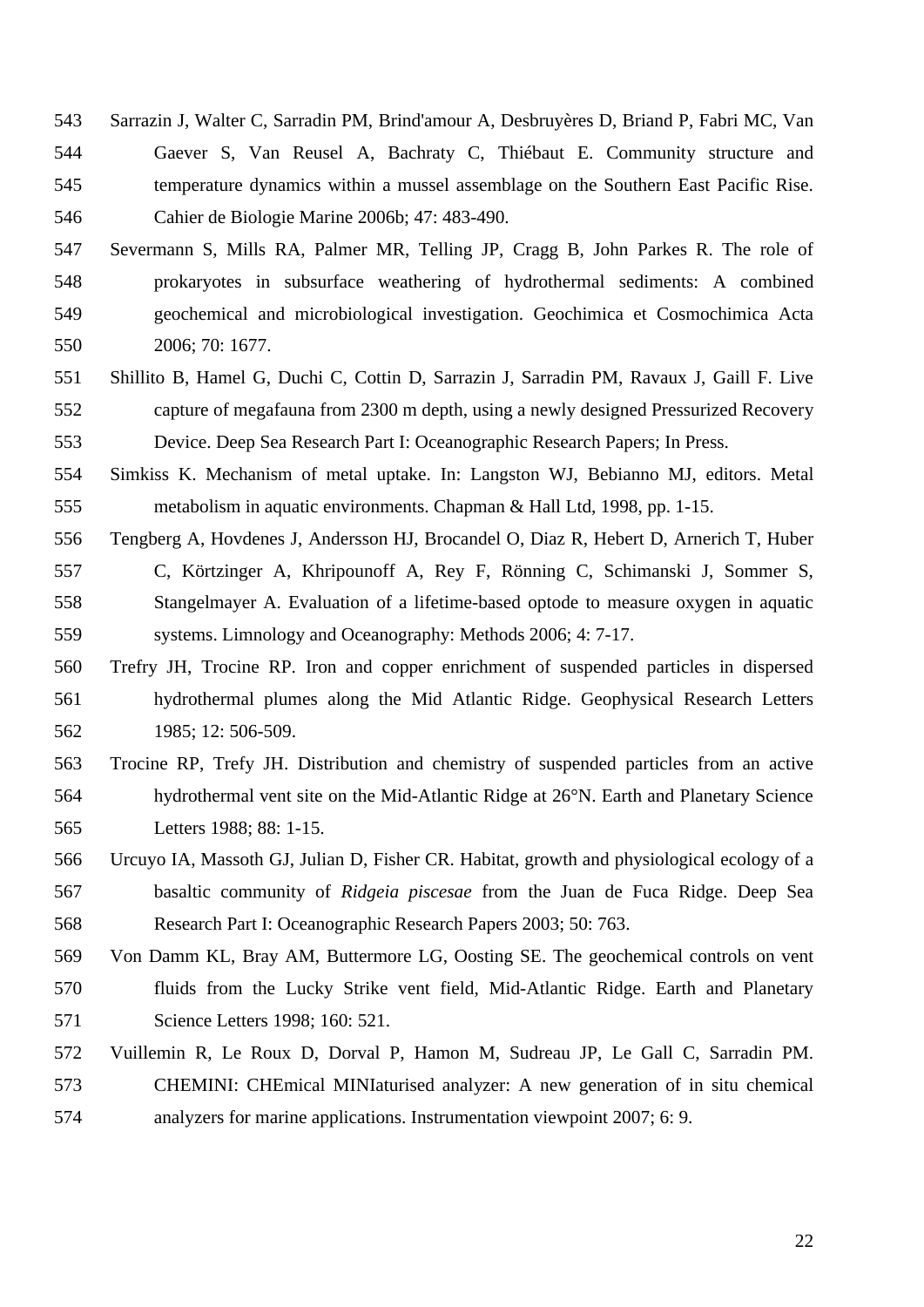- Vuillemin R, Le Roux D, Dorval P, Bucas K, Sudreau JP, Hamon M, Le Gall C, Sarradin PM. CHEMINI: a new in situ CHEmical MINIaturized analyzer. Deep Sea Research part I Instruments and methods submitted 06/2008.
- Waeles M, Riso RD, Maguer J-F, Le Corre P. Distribution and chemical speciation of dissolved cadmium and copper in the Loire estuary and North Biscay continental shelf, France. Estuarine, Coastal and Shelf Science 2004; 59: 49.
- Waeles M, Riso RD, Le Corre P. Seasonal variations of dissolved and particulate copper species in estuarine waters. Estuarine, Coastal and Shelf Science 2005; 62: 313.
- Wang W-X. Interactions of trace metals and different marine food chains. Marine Ecology Progress Series 2002; 243: 295-309.
- Wang W-X, Rainbow PS. Influence of metal exposure history on trace metal uptake and accumulation by marine invertebrates. Ecotoxicology and Environmental Safety 2005; 61: 145.
- Yoon Y-Y, Martin J-M, Cotté MH. Dissolved trace metals in the Western Mediterranean Sea: 589 total concentration and fraction isolated by  $C_{18}$  Sep-Pak technique. Marine Chemistry 1999; 66: 129.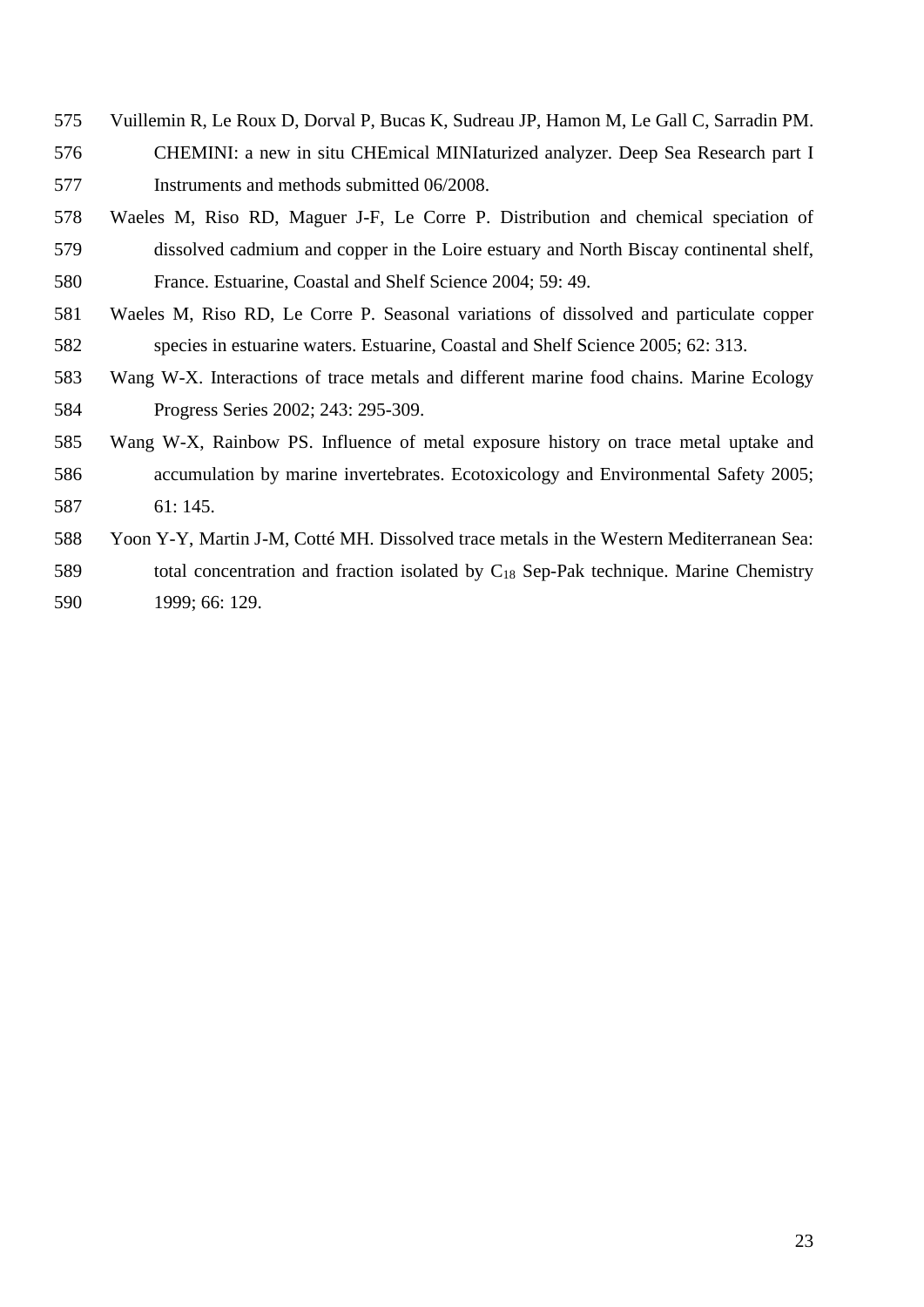

**Fig. 1**- Simplified bathymetric map of the Mid-Atlantic Ridge near the Azores (seafloor depths in meters), showing the location of the four main hydrothermal vent fields. (http://www.momarfr.org/)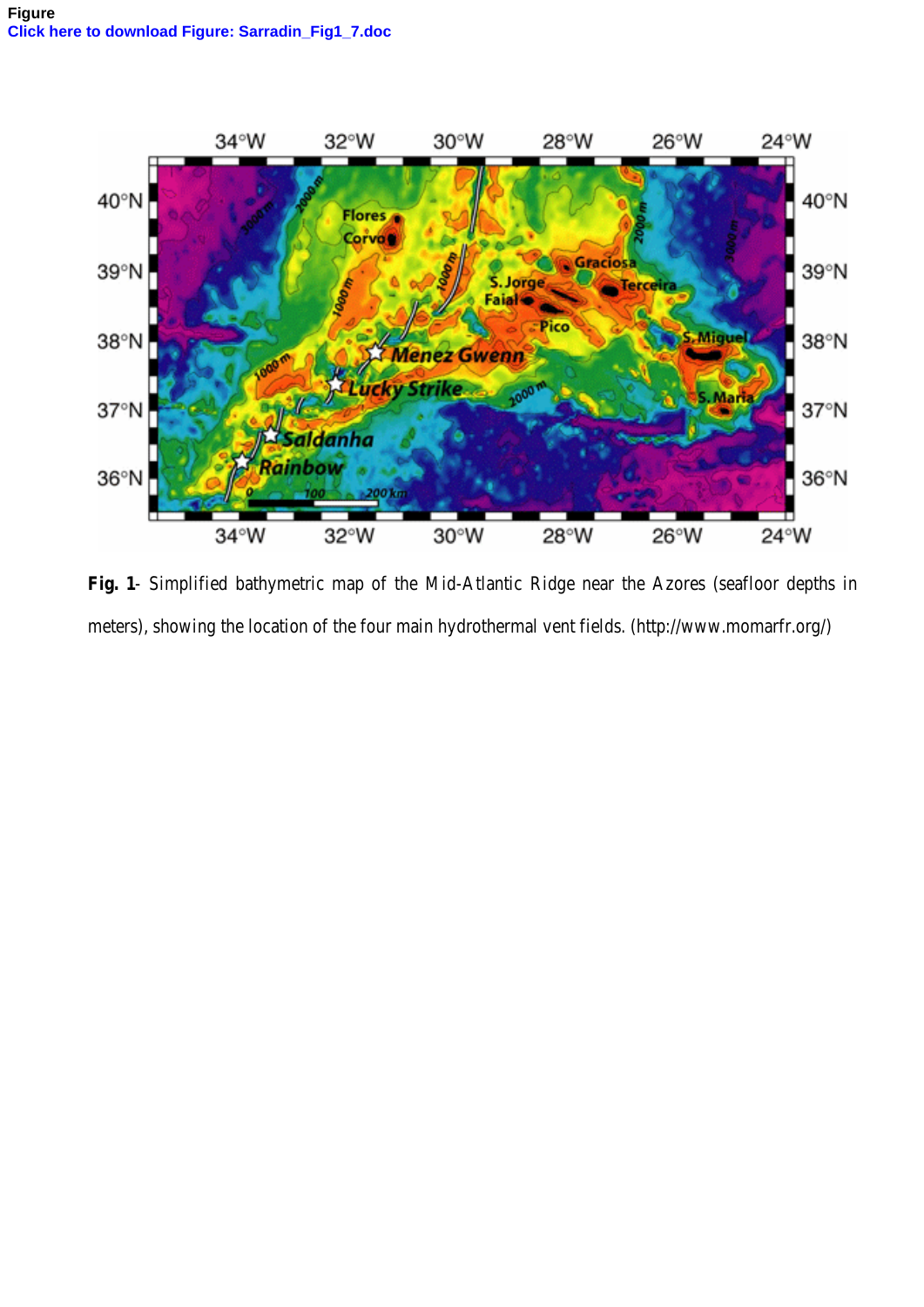

**Fig. 2**- Bathymetric map of the Tour Eiffel active edifice and location of the 12 sampling stations C1 to C12 (Sarrazin et al., 2006).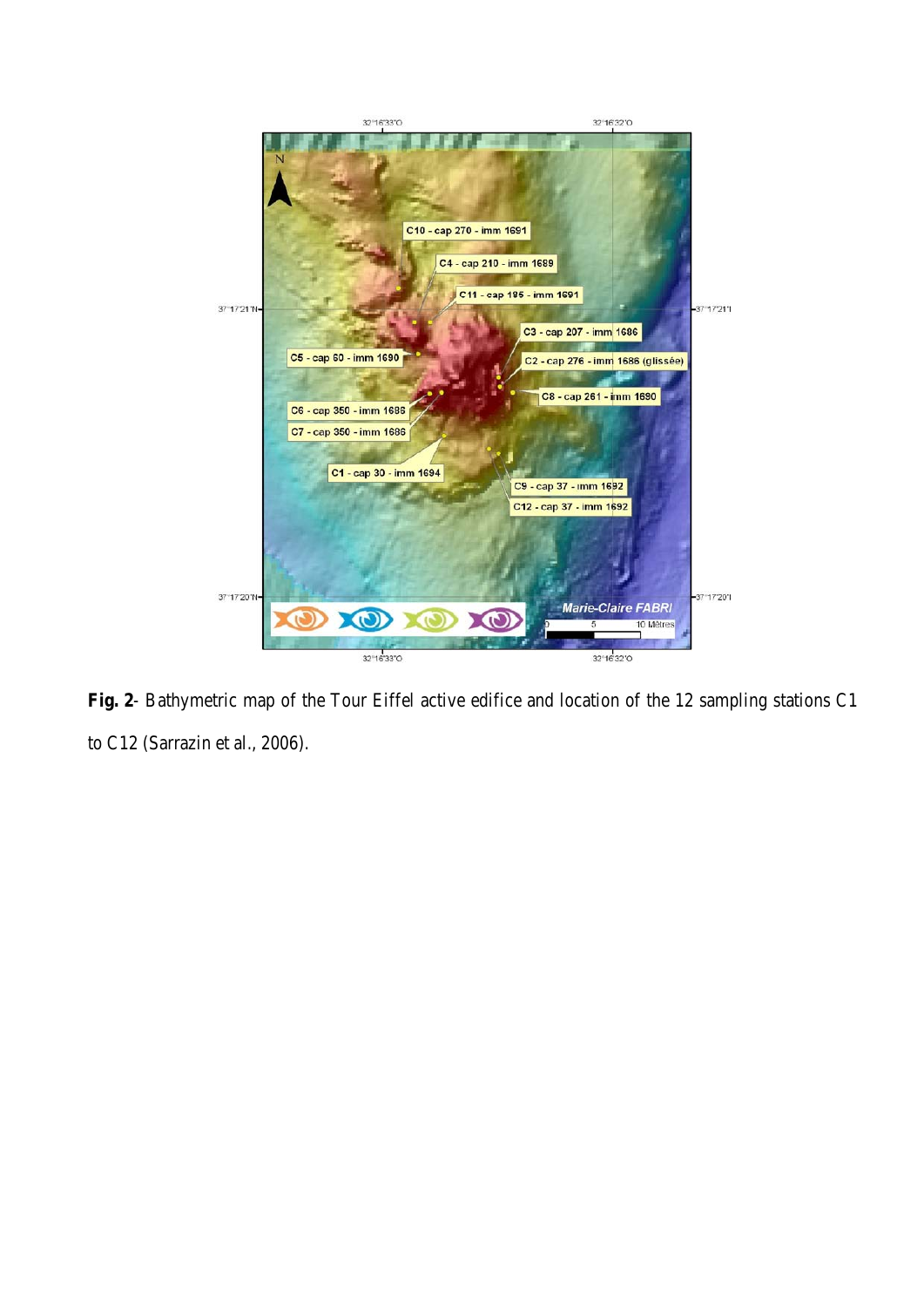

Fig. 3- Temperature/pH relationship obtained in the cold part of the mixing zone. pH=exp<sup>(1.582+1.857/T)</sup>,  $R^2 = 86.6\%$ , n = 42. The external lines represent the confidence interval at 95% (Statgraphics Plus).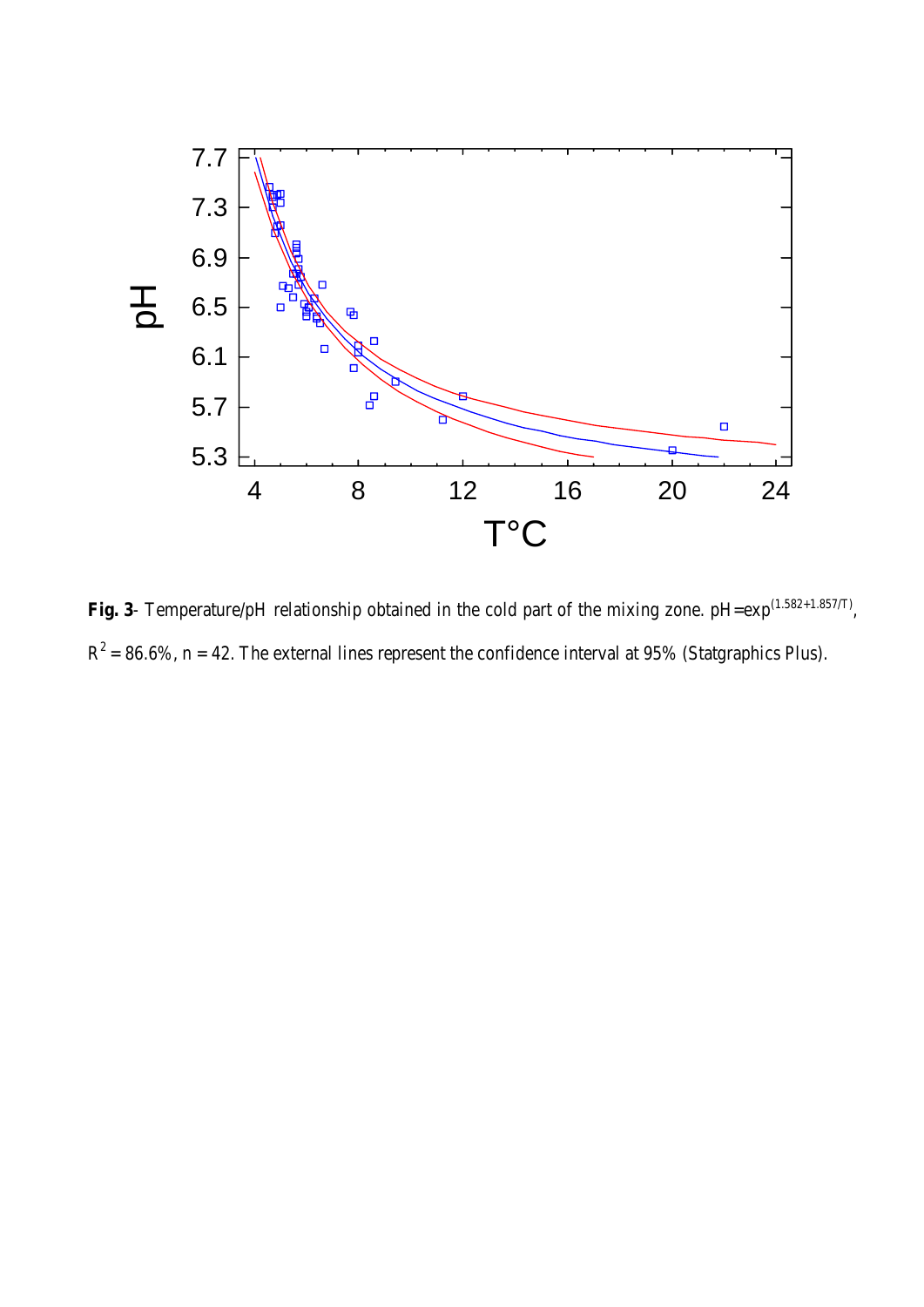

Fig. 4- Distribution of copper concentrations [Log (Cu, nM)] vs pH. TDCu  $(\bullet)$ , C<sub>18</sub>Cu (+) nonC<sub>18</sub>Cu ( $\square$ ). The boxed area indicates the samples with the lowest pH/highest temperature ( $\sim 22^{\circ}$ C) collected in a diffuse venting area. The dotted line represents a theoretical dilution of hydrothermal copper [pH  $= 4.3$ , Cu = 26000 nM, (Charlou et al., 2000)] by seawater, pH 7.8, Cu = 1 nM.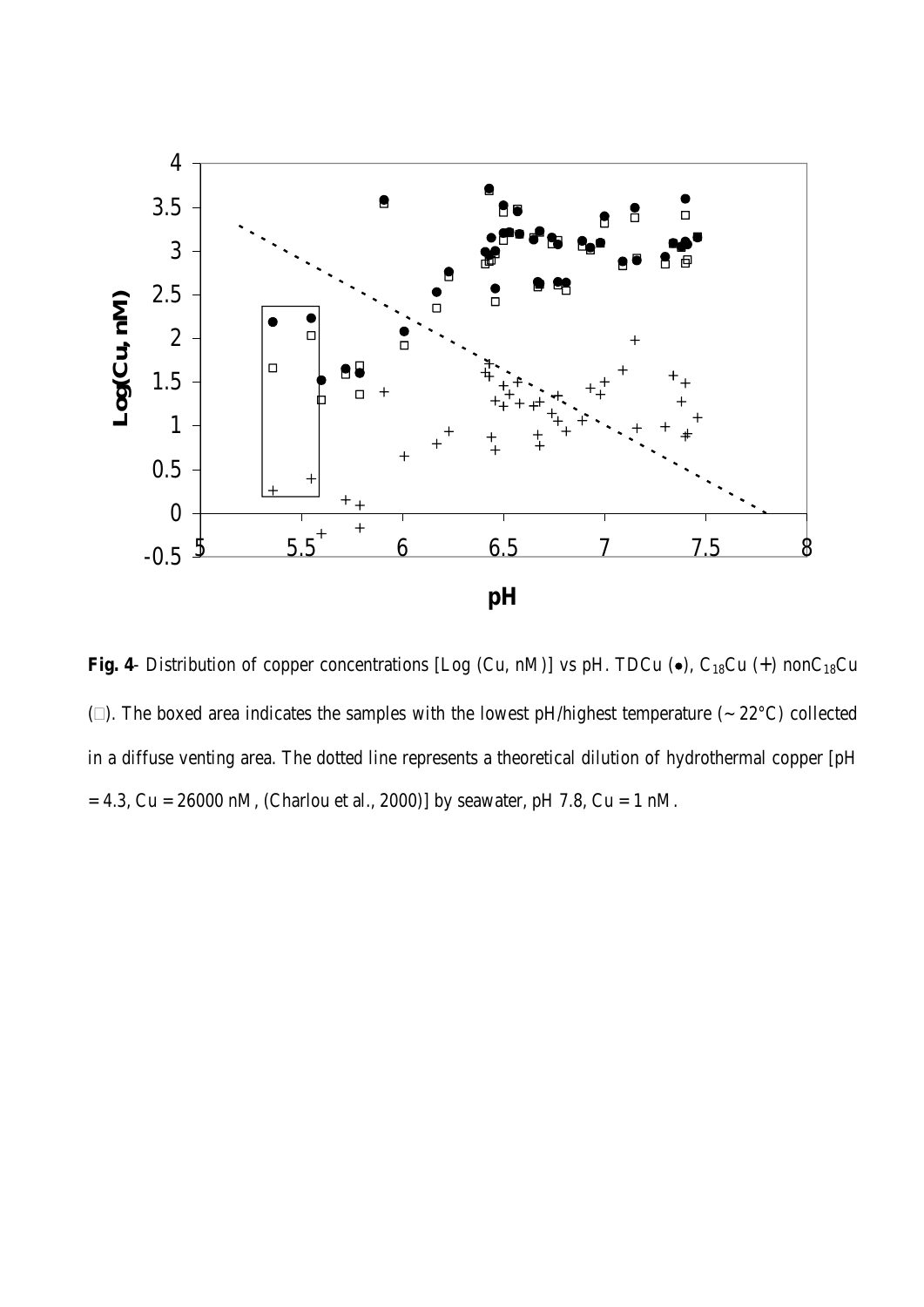

**Fig. 5**- Concentration of total sulphide measured in situ with the CHEMINI chemical analyzer on the 12 sampling points (T = 4.5 to 11.7°C, n = 189).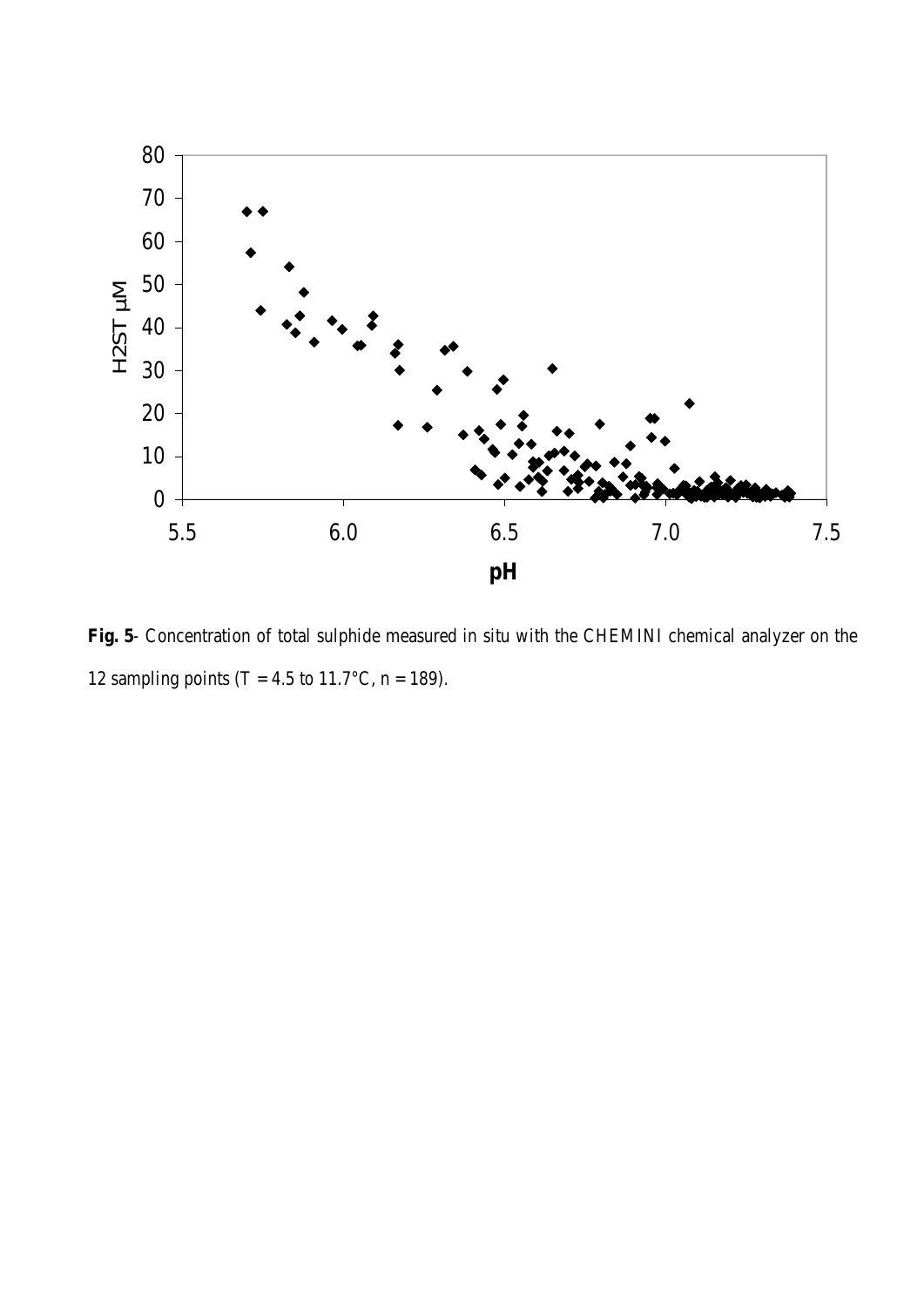

**Fig. 6**- Concentration of dissolved oxygen measured in situ by an Aanderaa optode in a neighbouring mussel clump during 4 hours (2 mes / min, n= 480, T = 4.5 to 6.3°C).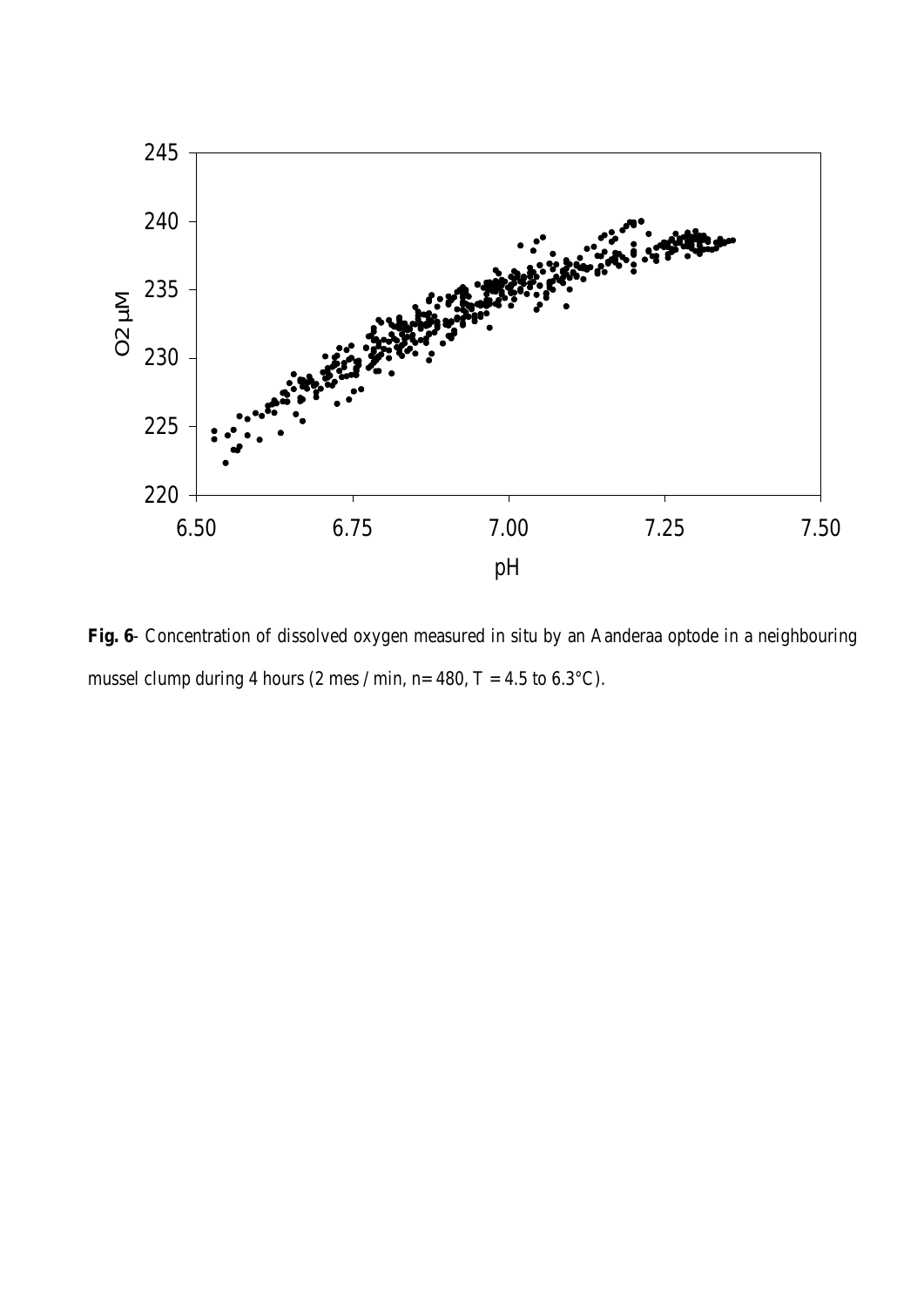

**Fig. 7**- Proposed schematic behaviour of dissolved copper in the hydrothermal fluid-seawater mixing zone. The dotted straight line represents the theoretical dilution of hydrothermal copper (pH = 4.3,  $T =$ 325, Cu = 26000 nM) by seawater.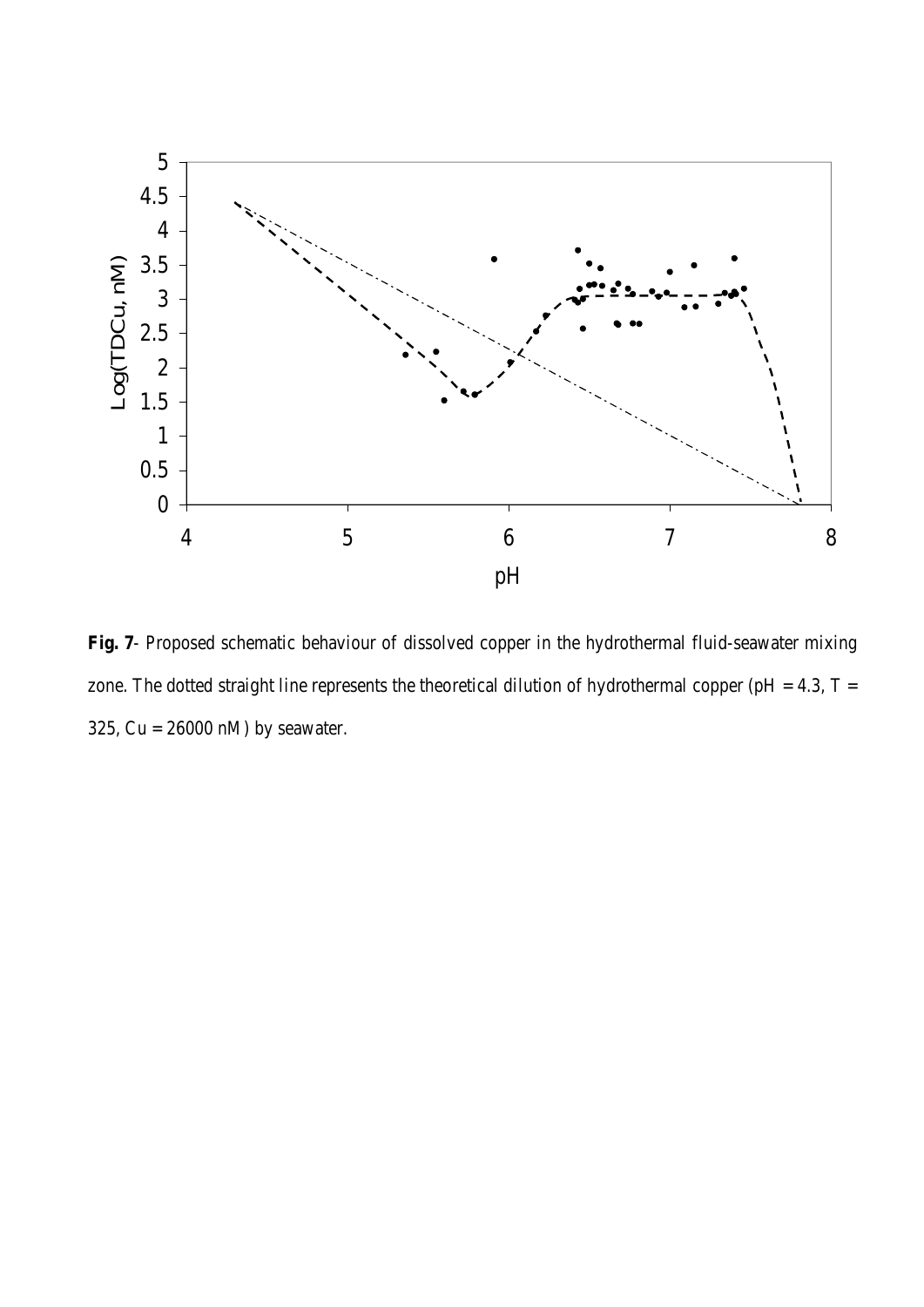## **TABLES**

|        | Cu (nM)      |                                |  |  |
|--------|--------------|--------------------------------|--|--|
|        |              | Certified value Measured value |  |  |
| NASS-5 | $4.7 + 0.7$  | $4.4 + 0.2$                    |  |  |
| CASS-3 | $8.1 + 1.0$  | $7.6 + 0.5$                    |  |  |
| SLEW-2 | $25.7 + 1.7$ | $27.2 + 1.4$                   |  |  |

**Table 1**- Analysis of Cu in certified seawater samples: NASS-5 oceanic seawater, CASS-3 coastal seawater, SLEW-2 estuarine water. Values are expressed as mean ± confidence interval (95%)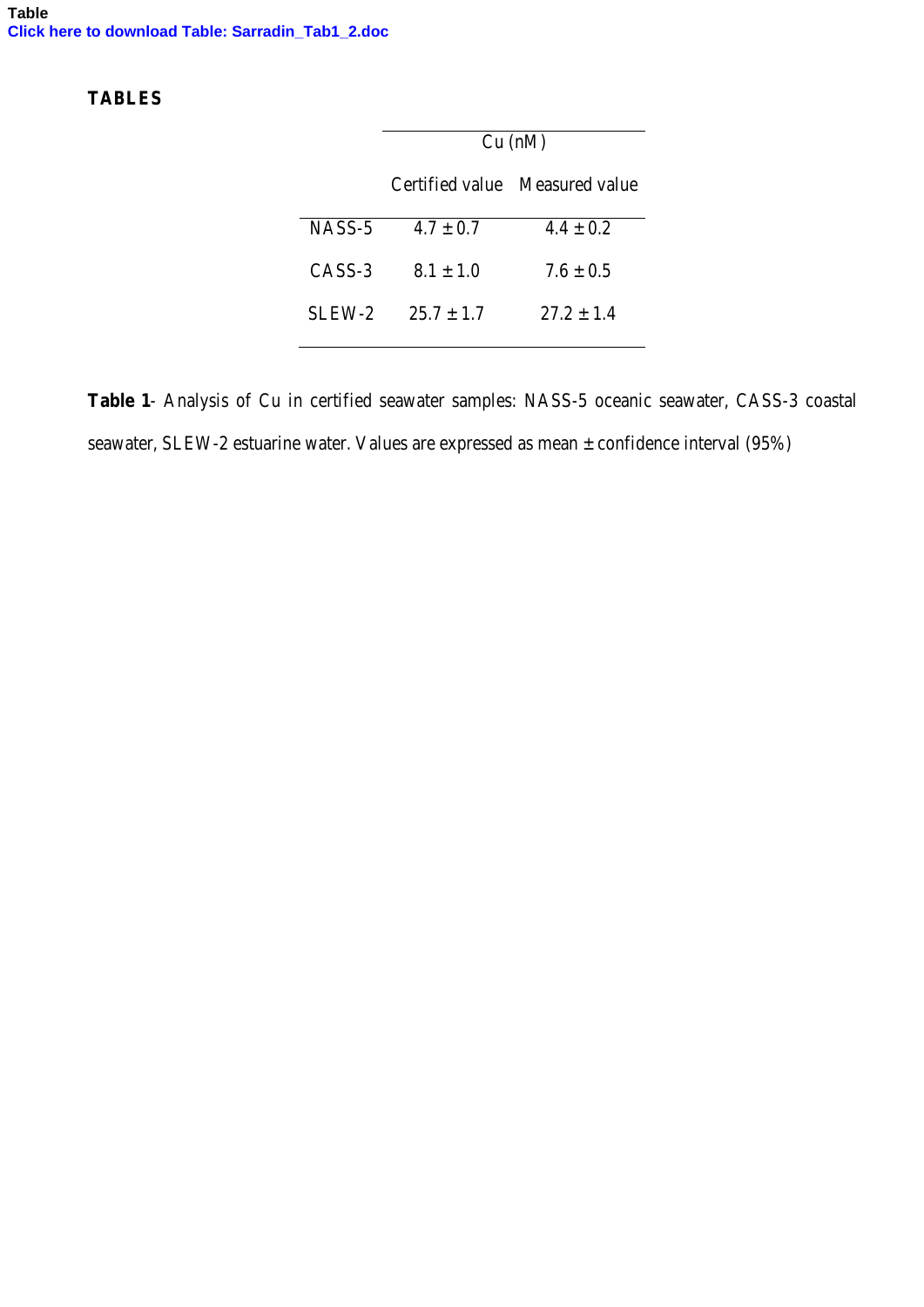| <b>Hydrothermal fields</b>  | Cu (µM)           | $T^{\circ}C$ | pH                         | <b>References</b>                             |
|-----------------------------|-------------------|--------------|----------------------------|-----------------------------------------------|
| EPR, 9°N                    | $0.08 - 2.10$ *** |              |                            | 13 - 176 5.3 - 6.4 Di Meo-Savoie et al., 2004 |
| EPR, $13^{\circ}$ N         | $1.38 - 3.27*$    |              | $5.7 - 7.5$                | Desbruyères et al., 1998                      |
| EPR, $13^{\circ}N$          | $0.18 - 1.6*$     | $3.8 - 20$   |                            | Sarradin et al., 2008                         |
| <b>MAR, Rainbow</b>         | $0.14 - 3.20*$    |              | $4.7 - 25$ $6.3 - 7.5$     | Geret et al., 2002                            |
| MAR, LS, Tour Eiffel        | $0.02 - 2.05*$    |              |                            | Geret et al., 1998                            |
| MAR, LS                     | $1.13**$          | 4.3          | 6.2                        | Kadar et al., 2005                            |
| <b>MAR, LS, Tour Eiffel</b> | $0.03 - 5.15$ **  |              | $4.6 - 22 \quad 5.4 - 7.5$ | This study                                    |

**Table 2-** Concentrations of copper in various hydrothermal systems colonized by hydrothermal fauna. MAR: Mid Atlantic Ridge; EPR: East Pacific Rise; LS: Lucky Strike vent field. \* unfiltered samples, \*\* samples filtered on a 0.45 µm filter. \*\*\* samples filtered and centrifugated.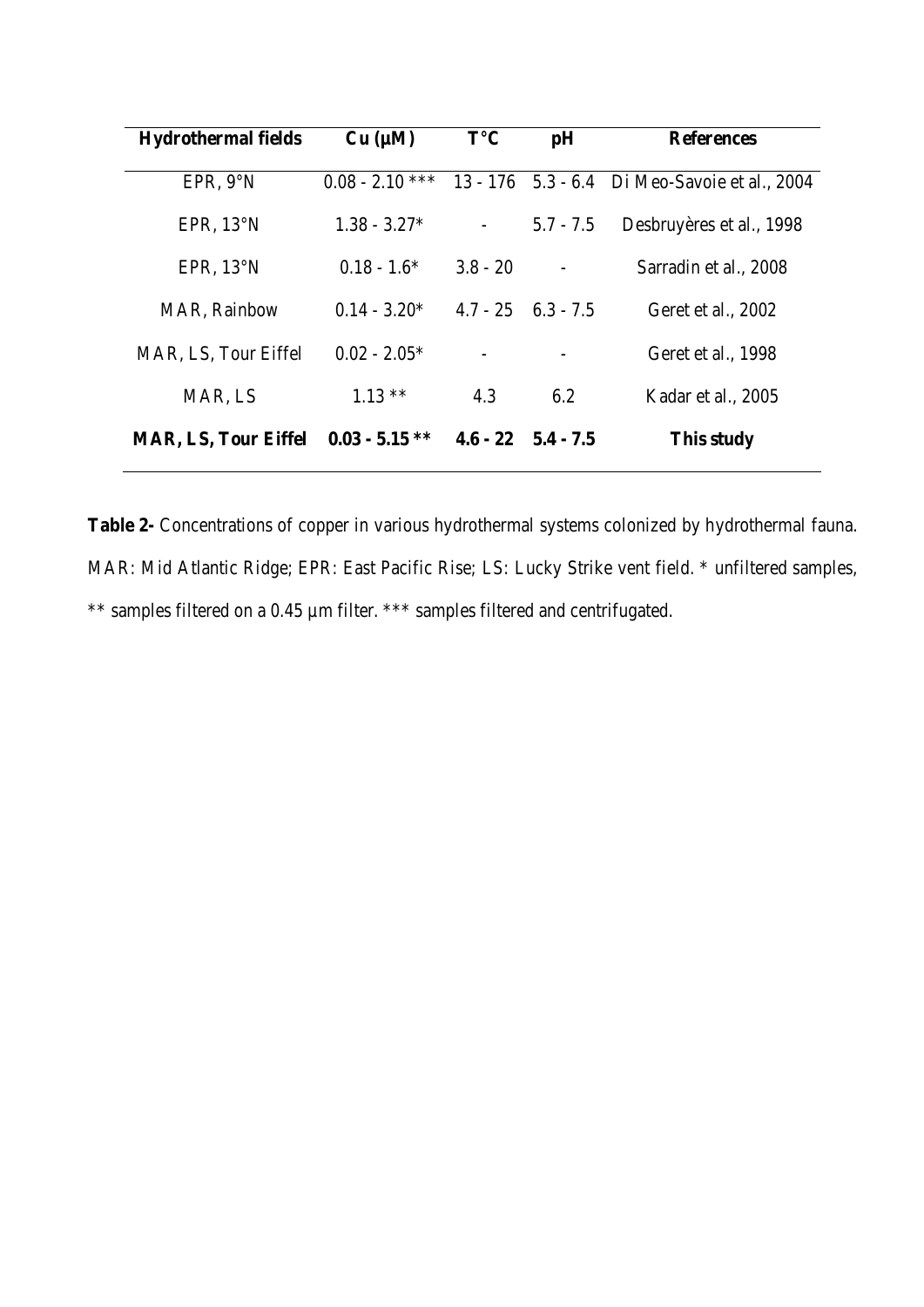**Appendix 1 :** pH, temperature and total dissolved copper obtained in the 43 samples.

pH measurements were performed onboard using a Metrohm® pH-meter with a combined pH electrode for sulphide rich medium. Sample temperatures were derived from the data recorded by the temperature probe associated with the sample inlet. Samples were filtered on board through a 0.45 µm-Millipore®-HATF filter. The separation and the quantification of the hydrophobic organic copper complexes ( $C_{18}Cu$ ), and the inorganic and hydrophilic organic complexes (non $C_{18}Cu$ ) were performed on shore.

| Sample             |          |      |       | pH $T^{\circ}C$ TDCu (µM) nonC <sub>18</sub> Cu (µM) C <sub>18</sub> Cu (µM) |       |
|--------------------|----------|------|-------|------------------------------------------------------------------------------|-------|
| 296 A2             | 5.6      | 11.2 | 0.033 | 0.02                                                                         | 0.001 |
| 300 E1             | 5.72     | 8.4  | 0.045 | 0.04                                                                         | 0.001 |
| 300 D3             | 5.79     | 8.6  | 0.040 | 0.05                                                                         | 0.001 |
| 301 C1             | 5.79     | 12   | 0.040 | 0.02                                                                         | 0.001 |
| 300 D <sub>2</sub> | 6.01     | 7.8  | 0.120 | 0.08                                                                         | 0.004 |
| 296 A1             | 6.17     | 6.7  | 0.337 | 0.22                                                                         | 0.006 |
| 297 A1             | 6.23     | 8.6  | 0.576 | 0.51                                                                         | 0.009 |
| 300 B <sub>2</sub> | 6.41     | 6.4  | 0.976 | 0.71                                                                         | 0.041 |
| 296 B1             | 6.43     | 6    | 0.890 | 0.76                                                                         | 0.036 |
| 296 B <sub>2</sub> | 6.43     | 6.4  | 5.151 | 4.85                                                                         | 0.051 |
| 301 C <sub>2</sub> | 6.44     | 7.8  | 1.410 | 0.78                                                                         | 0.007 |
| 297 C1             | 6.46     | 7.7  | 1.00  | 0.92                                                                         | 0.019 |
| 300 B3             | 6.46     | 6    | 0.37  | 0.26                                                                         | 0.005 |
| 297 B <sub>2</sub> | 6.5      | 5    | 3.31  | 2.76                                                                         | 0.029 |
| 300 C3             | 6.5      | 6.1  | 1.60  | 1.31                                                                         | 0.017 |
| 300 C1             | 6.53     | 5.9  | 1.64  | 1.61                                                                         | 0.023 |
| 301 B <sub>2</sub> | 6.57     | 6.3  | 2.82  | 3.00                                                                         | 0.031 |
| 300 C <sub>2</sub> | 6.58     | 5.5  | 1.56  | 1.55                                                                         | 0.018 |
| 301 B1             | 6.65     | 5.3  | 1.34  | 1.42                                                                         | 0.017 |
| 296 A3             | 6.67     | 5.11 | 0.44  | 0.39                                                                         | 0.008 |
| 297 B3             | 6.68     | 5.7  | 0.42  | 0.41                                                                         | 0.006 |
| 301 B3             | 6.68     | 6.6  | 1.68  | 1.62                                                                         | 0.019 |
| 301 A2 6.74 5.8    |          |      | 1.42  | 1.21                                                                         | 0.014 |
| 300 D1             | 6.77     | 5.6  | 1.18  | 1.31                                                                         | 0.022 |
| 300 B1             | 6.77 5.5 |      | 0.44  | 0.41                                                                         | 0.011 |
| 300 A3 6.81        |          | 5.7  | 0.43  | 0.35                                                                         | 0.009 |
| 297 B1             | 6.89     | 5.7  | 1.30  | 1.13                                                                         | 0.011 |
| 300 A1 6.93 5.6    |          |      | 1.09  | 1.02                                                                         | 0.027 |